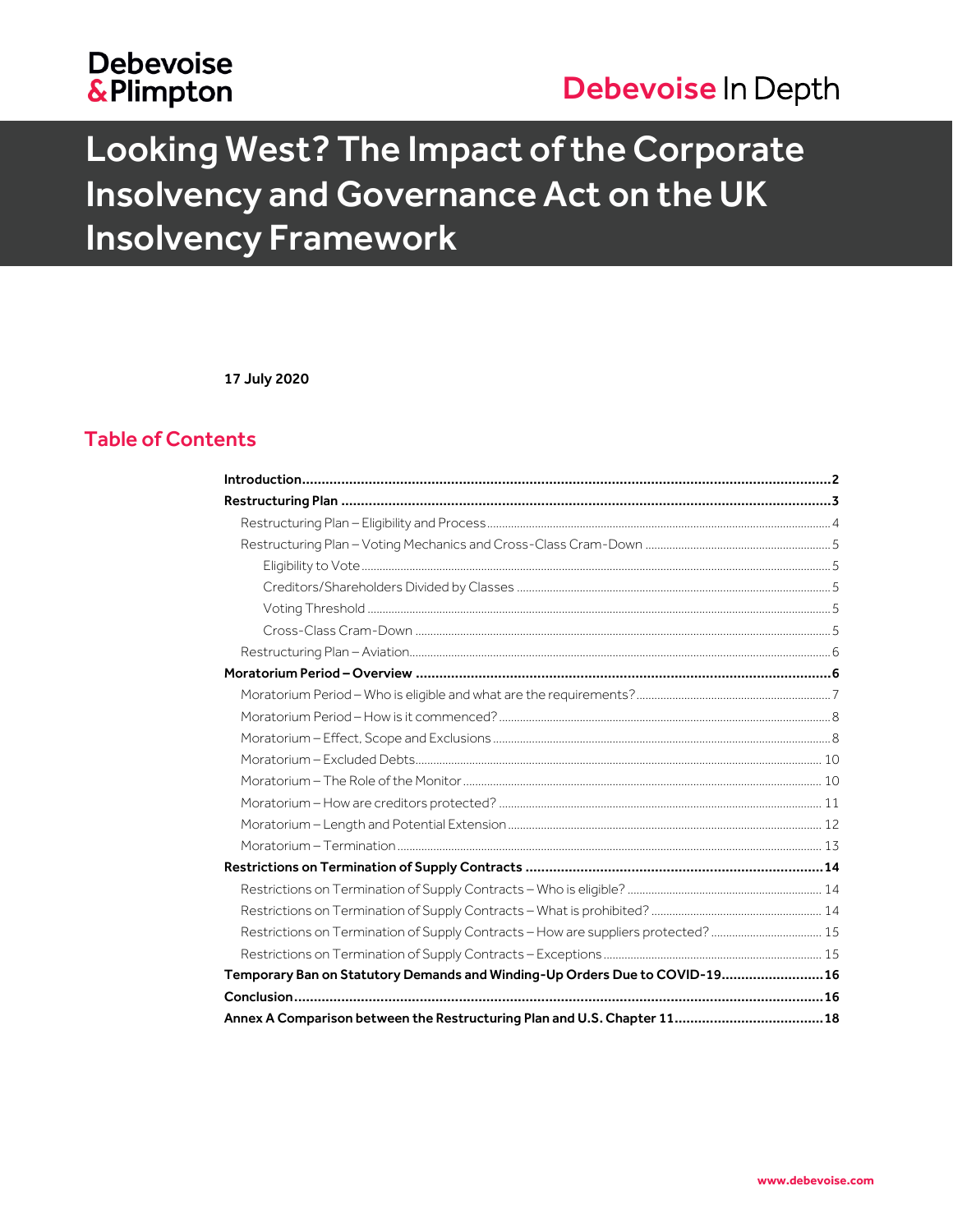### <span id="page-1-0"></span>Introduction

Improving the insolvency framework had been on the UK Government's agenda for many years and the economic crisis caused by the COVID-19 pandemic accelerated the introduction of new legislation. On 20 May 2020, the UK Government published the long-awaited draft Corporate Governance and Insolvency Bill (the "Bill"), which received Royal Assent on 25 June 2020 to become the Corporate Insolvency and Governance Act 2020 (the "Act").

Changes introduced by the Act include:

- **New Restructuring Plan –** a new, court-approved, insolvency procedure, similar to a scheme of arrangement and also drawing on the U.S. Chapter 11 procedure, with the important ability for the court to impose an approved plan on dissenting stakeholders;
- **Moratorium Process** a period of time during which creditors may not take certain enforcement action against a company in financial difficulties. It is hoped that this protection will provide breathing space to enable rescue plans to be pursued more easily; and
- **Restriction on Termination of Supply Contracts –** suppliers will generally be prevented from using insolvency-related clauses to terminate a contract for the supply of goods or services with a company in financial difficulties.

The Act also introduces a number of temporary reliefs designed to assist businesses in difficulty due to the pandemic, including in respect of

- Wrongful Trading, which is covered in thi[s article;](https://www.debevoise.com/insights/publications/2020/05/suspension-of-wrongful-trading-provisions) and
- Winding-up Petitions and Statutory Demands.

These changes are generally welcome and it is hoped that they will bolster the ability to rescue UK businesses in difficulty. However, certain provisions of the Act (e.g., the exclusion of loans and bonds repayment from the Moratorium or the lack of a framework for debtor-in-possession financing in the Restructuring Plan) potentially reduce the practical benefits of the reforms introduced by the new law.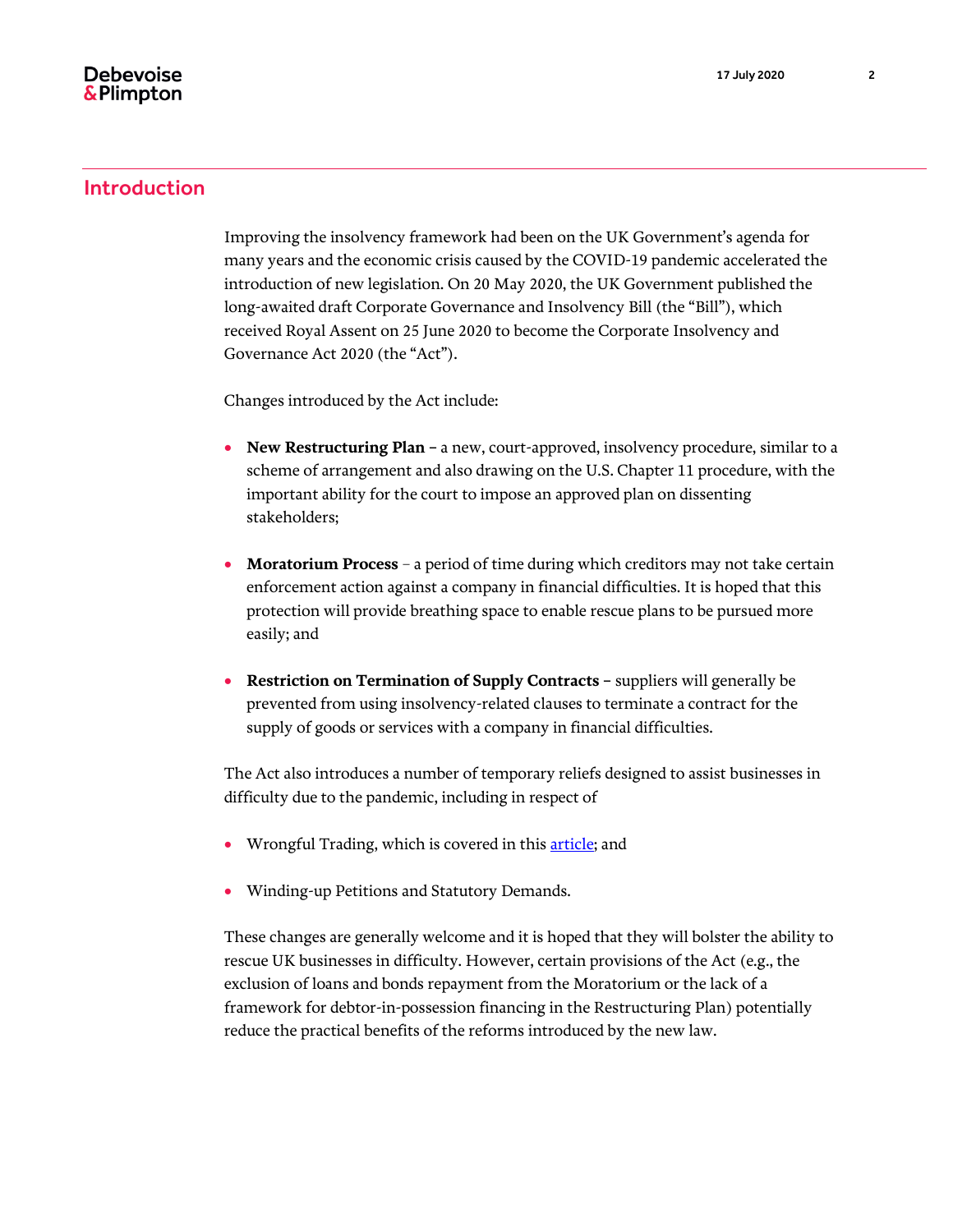## <span id="page-2-0"></span>Restructuring Plan

One of the principal changes introduced by the Act is a new, court-sanctioned, restructuring procedure (the "Restructuring Plan"). While the Restructuring Plan and its mechanics are similar to the existing scheme of arrangement, there are key differences including:

- the ability to do a cross-class cram-down; and
- additional flexibility in respect of the Restructuring Plan's structure and potential effects.

The combined effect of both of these changes is that it will be possible for companies with a sufficient connection to the UK to be restructured without all class consent and much more comprehensively than has historically been the case in the UK. For example, the interests of non-financial creditors (e.g., suppliers, landlords, other lessors or commercial partners) may be amended through a Restructuring Plan.

The Restructuring Plan certainly shares some of its traits with the U.S. Chapter 11 procedure. However, the Restructuring Plan does not create a legal framework for debtor-in-possession financing and the creditor majority required (75% in amount per class as set out more fully below) is higher than the 2/3 in amount required under Chapter 11.

The hope is that, like the U.S. Chapter 11 procedure, the Restructuring Plan may become an important tool in cross-border restructuring. However, in Europe, that may depend on the extent to which—after the end of the Brexit transition period on 31 December 2020—the UK insolvency framework (and the Restructuring Plan) will be recognised in the European Union under the EU Insolvency Regulation.

The role of the court, and its approach to the new procedure, will be central to the development and practice of Restructuring Plans.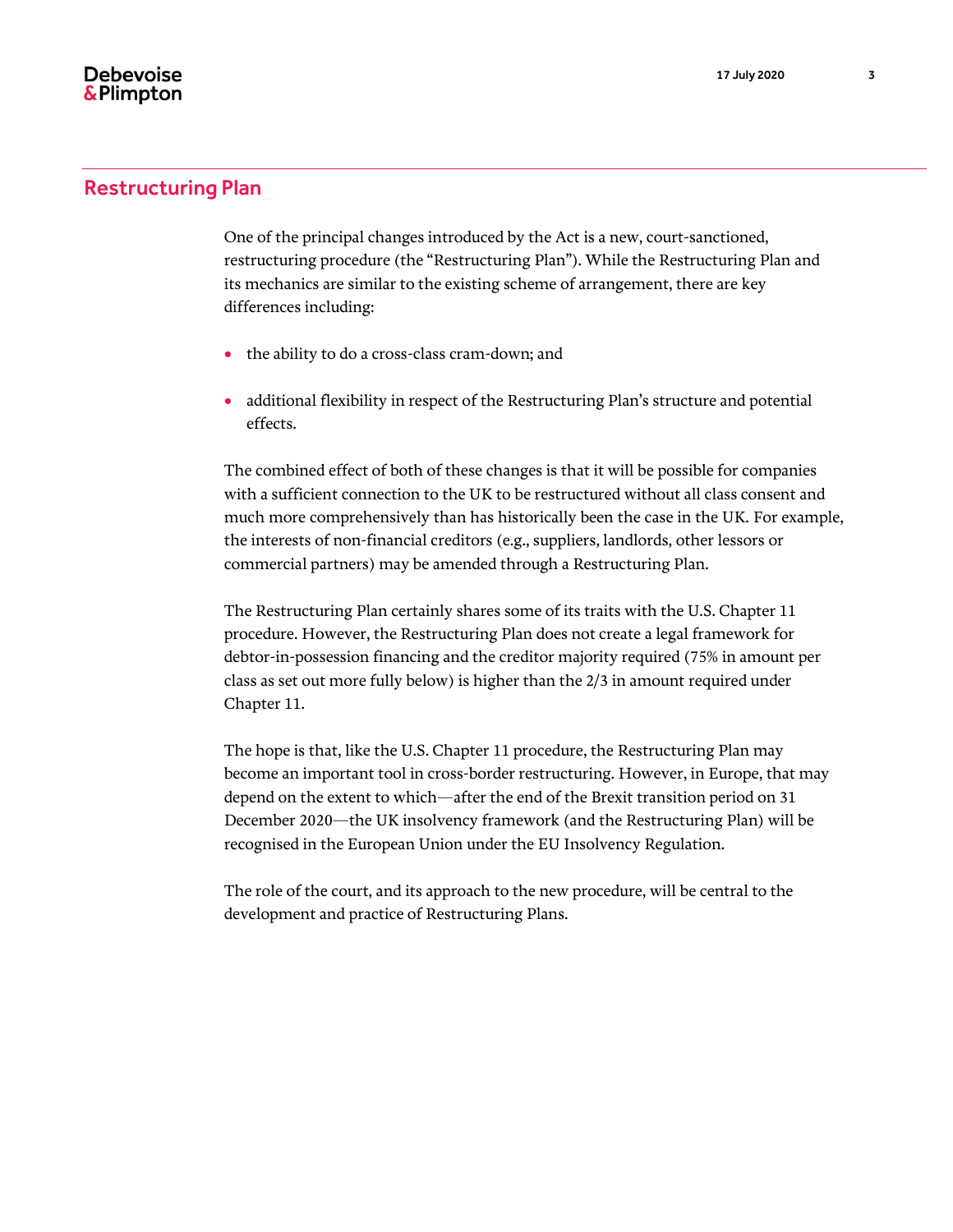#### <span id="page-3-0"></span>Restructuring Plan – Eligibility and Process

The main eligibility criteria is that a company<sup>1</sup> has "*encountered, or is likely to encounter, financial difficulties that are affecting, or will or may affect, its ability to carry on business as a going concern*".

Any of the company, the company's liquidator/administrator (if one has been appointed), or the company's creditors or shareholders may apply to the court to convene a meeting to vote on a Restructuring Plan (the "Plan Proposer"). Where more than one plan has been proposed, the first one approved by the court and the creditors would be enacted.

The process for approving a Restructuring Plan largely mirrors that for approving a scheme of arrangement. The court plays a crucial role in the process as it has absolute discretion over whether or not a Restructuring Plan is confirmed. The process is as follows:

- the Plan Proposer prepares a draft plan, setting out proposals to restructure the company and the relevant interests of creditors and/or shareholders. This plan does not need to follow a prescribed form, provided that its purpose is to "*eliminate, reduce or prevent, or mitigate the effect of, any of the financial difficulties*" encountered by the company;
- the Plan Proposer applies to the court for a convening hearing;
- the convening hearing is held and the court may decide to convene a stakeholder meeting;
- notice of the stakeholder meeting and an explanatory statement is provided to all relevant stakeholders<sup>2</sup>;
- the stakeholders' vote is held;

- the sanction hearing is held; and
- if the court sanctions the Restructuring Plan, the Restructuring Plan takes effect and the relevant notices are served.

<sup>1</sup> **Note:** Foreign-incorporated companies may be eligible for a Restructuring Plan if they have a "*sufficient connection*" with England and Wales as per the existing case law relating to schemes of arrangement.

<sup>2</sup> **Note:** Relevant stakeholders will include the Board of the Pension Protection Fund if the company is, or has been, an "employer" under a defined benefit pension scheme.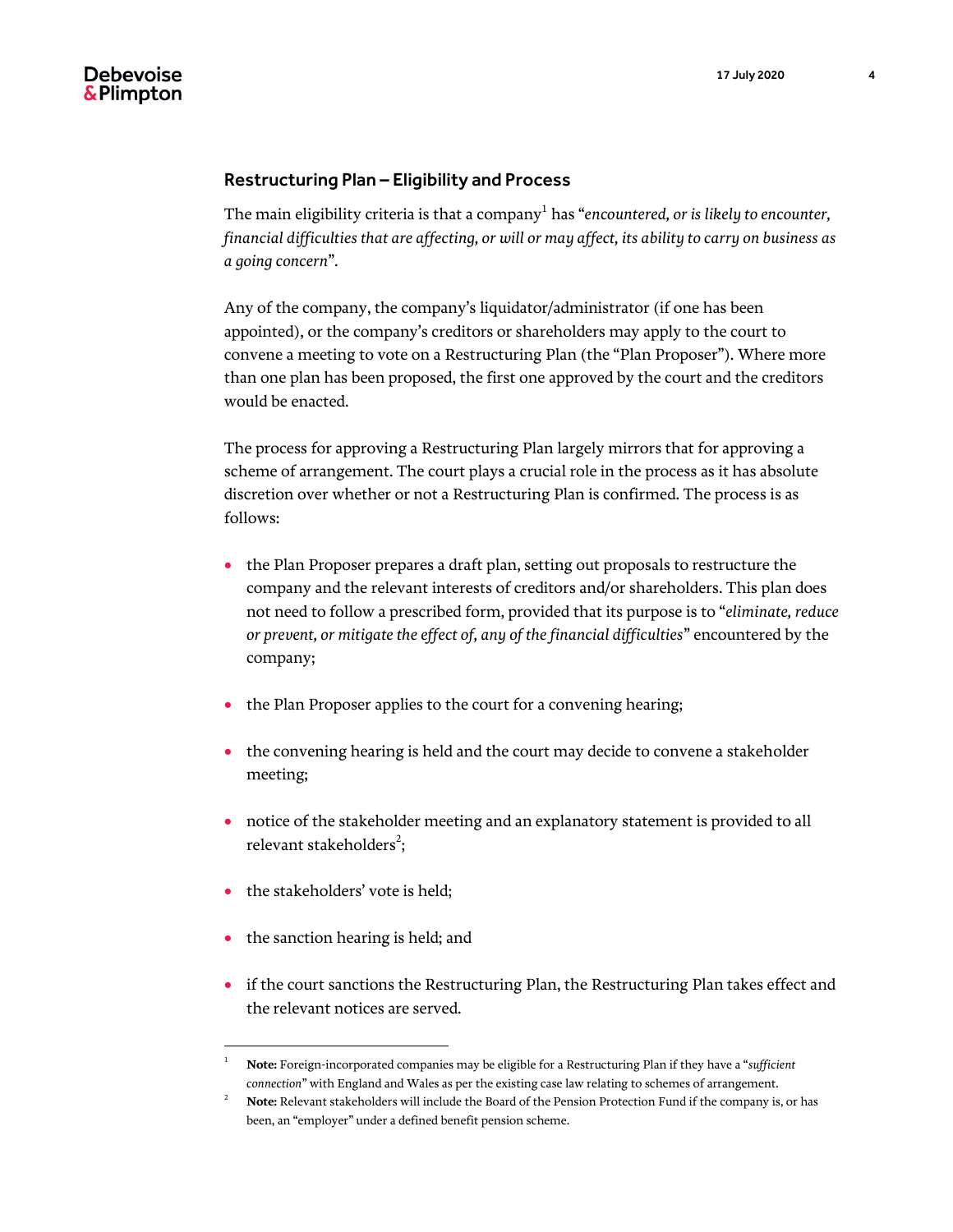#### 17 July 2020 5

# <span id="page-4-0"></span>**Debevoise** & Plimpton

## Restructuring Plan – Voting Mechanics and Cross-Class Cram-Down*<sup>3</sup>*

Voting mechanics are a crucial component of the Restructuring Plan.

#### <span id="page-4-1"></span>Eligibility to Vote

Any creditor or shareholder whose rights are affected by the proposed Restructuring Plan is eligible to vote.

The wide drafting used in the Act includes trade creditors or other categories of creditors, who are eligible to vote if their rights are affected by the proposed Restructuring Plan $\hbox{}^4$ . Ultimately, it will be for the courts to determine if someone's rights have been "*affected*" by a Restructuring Plan. In addition, an application can be made to the court to exclude a class of creditors or shareholders if the court is satisfied "*that none of the members of that class has a genuine economic interest in the company*". Again, the threshold to determine this will be set by the court.

#### <span id="page-4-2"></span>Creditors/Shareholders Divided by Classes

As is the case with schemes of arrangements, stakeholders will be divided into separate classes to vote on the proposed Restructuring Plan and, as with schemes of arrangement, it will be critical to correctly determine class membership.

#### <span id="page-4-3"></span>Voting Threshold

A class will be deemed to have approved the Restructuring Plan if those members of the class voting in favour hold at least 75% of the value of the credit/equity held, in aggregate, by members of that class who actually voted. There is no corresponding additional need for an absolute majority in number of that class to also vote in favour of the Restructuring Plan.

#### <span id="page-4-4"></span>Cross-Class Cram-Down

 $\overline{a}$ 

One of the main changes brought in by the Act is that a Restructuring Plan may be confirmed by the court even if one, or more, classes eligible to vote do not approve the plan (the "Dissenting Stakeholders"). In order to confirm the Restructuring Plan in these circumstances, two conditions need to be fulfilled:

 *first*, the court needs to be satisfied that, were the Restructuring Plan confirmed, no class of Dissenting Stakeholders "*would be any worse off than they would be in the event of the relevant alternative*". The "*relevant alternative"* is defined widely as "*whatever the court considers would be most likely to occur in relation to the company if the compromise or arrangement were not sanctioned*". We would expect that, in order

<sup>3</sup> **Note:** Special rules apply where a Moratorium has been in place in the prior 12 weeks.

Note: For example, a contractual counterparty whose legal rights under an underlying contract with the company would be affected by the Restructuring Plan.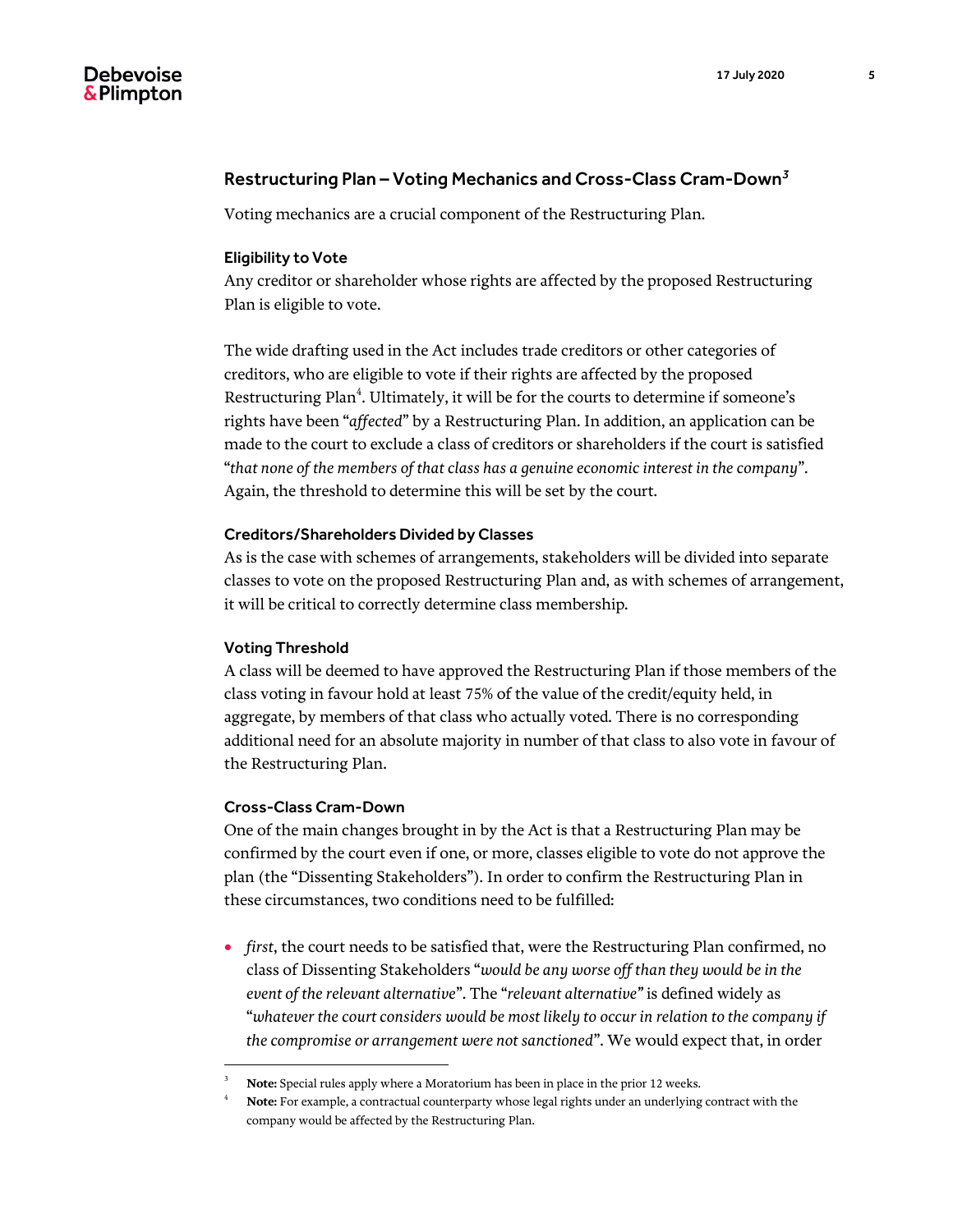to determine the relevant alternative, the court will need to consider various alternatives (and related valuations); and

 *second*, the Restructuring Plan needs to have received the approval of at least one class of stakeholders "*who would receive a payment, or have a genuine economic interest in the company, in the event of the relevant alternative*".

Interestingly, the court could approve a Restructuring Plan agreed by the junior creditors over the objections of the senior creditors (provided the above conditions are met and such plan is deemed fair and equitable by the court).

#### <span id="page-5-0"></span>Restructuring Plan – Aviation

Under the Act, the Restructuring Plan and the scheme of arrangement give debtors the ability to compromise the interests of creditors with "aircraft-related interests". $\mathbf{\overset{\tiny 3}{\scriptscriptstyle .}}$ 

This is a departure from the Bill, which contained a provision that exempted this category of creditors from being compromised under either the Restructuring Plan or the scheme of arrangement unless they agreed with the proposal. This provision was removed during the passage of the legislation, and there is no longer any such exemption set out in the Act.

# <span id="page-5-1"></span>Moratorium Period – Overview

 $\overline{a}$ 

The Act introduced a new moratorium period (the "Moratorium"), which will prevent creditors from taking certain actions against the company during the Moratorium and enables the company to benefit from a payment holiday in respect of certain pre-Moratorium debts.

The purpose of the Moratorium is to provide breathing space for companies in financial difficulty, so that they can explore options for their rescue. It is not designed to protect those companies unlikely to be able to recover and trade again as going concerns. In addition, the requirement that companies continue to pay financial indebtedness, such as loans, in the Moratorium, as well as debts incurred during the Moratorium, will mean that it is not suitable for many companies.

<sup>5</sup> **Note:** This covered any registered interest under the Cape Town Convention.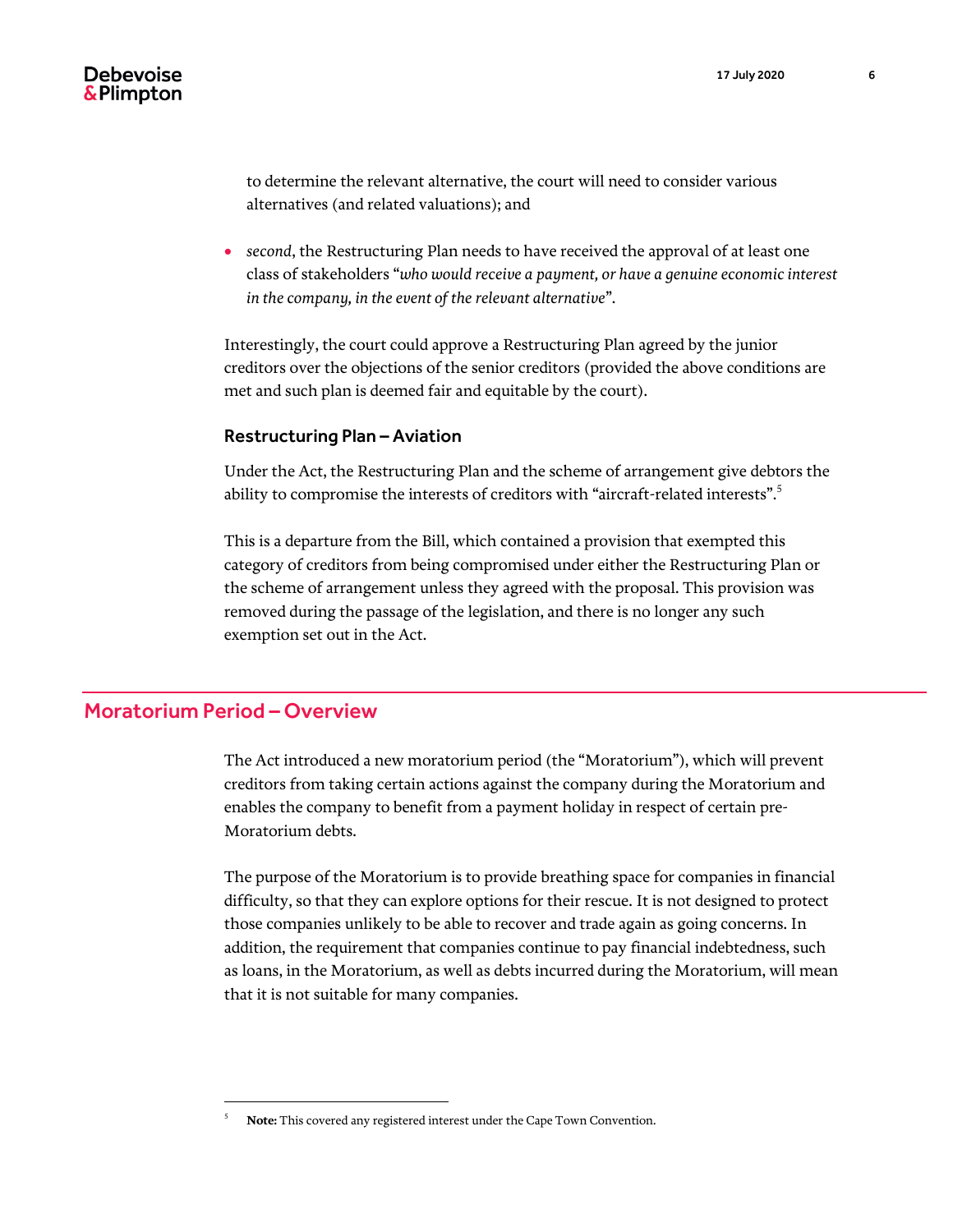#### <span id="page-6-0"></span>Moratorium Period – Who is eligible and what are the requirements?

All companies<sup>6</sup> registered under the Companies Act 2006 are eligible for the Moratorium, other than certain excluded entities (as set out below). Overseas companies are also eligible, subject to the discretion of the court and provided that they have sufficient connection with the UK.

To ensure that the Moratorium is available for companies with a reasonable prospect of returning to financial health, the following requirements must be met:

- the company is, or is likely to become, unable to pay its debts; and
- a licensed insolvency practitioner:
	- agrees to act as monitor for the Moratorium (a "Monitor")<sup>7</sup>; and
	- issues a statement that the Moratorium is likely to result in the rescue of the company as a going concern.

Determining if a Moratorium is likely to rescue a company is likely to be a difficult judgement whilst the current economic crisis persists.

Entities that are excluded from the Moratorium include:

- entities that are either subject to an insolvency procedure at the time of the application or were in the 12 months prior to the application;
- certain financial institutions, including banks, insurance companies, investment banks, investment firms and payment processors (as separate reorganisation regimes apply in respect of such entities); and
- entities that are party to a capital markets arrangement.

 $\overline{a}$ 

"Capital market arrangement" is defined widely in the Act $^8$  with the result that businesses which have or have provided security for bond financing are not eligible for a

<sup>6</sup> **Note**: "*Companies*" means: (i) companies registered under the Companies Act 2006 (the "CA"); (ii) unregistered companies capable of being wound up under Part 5 of the Insolvency Act 1986 (the "IA 1986"); (iii) "*overseas companies*" as defined in the CA if permitted by the court; and (iv) limited liability partnerships.

<sup>7</sup> **Note**: the Monitor and its role in the Moratorium are discussed in more detail below.

<sup>8</sup> **Note**: for the purposes of the Act, a "*capital market arrangement*" is any arrangement with a value over £10m involving the provision of security or guarantee in relation to a capital market investment (which includes listed, rated or traded bonds or securities).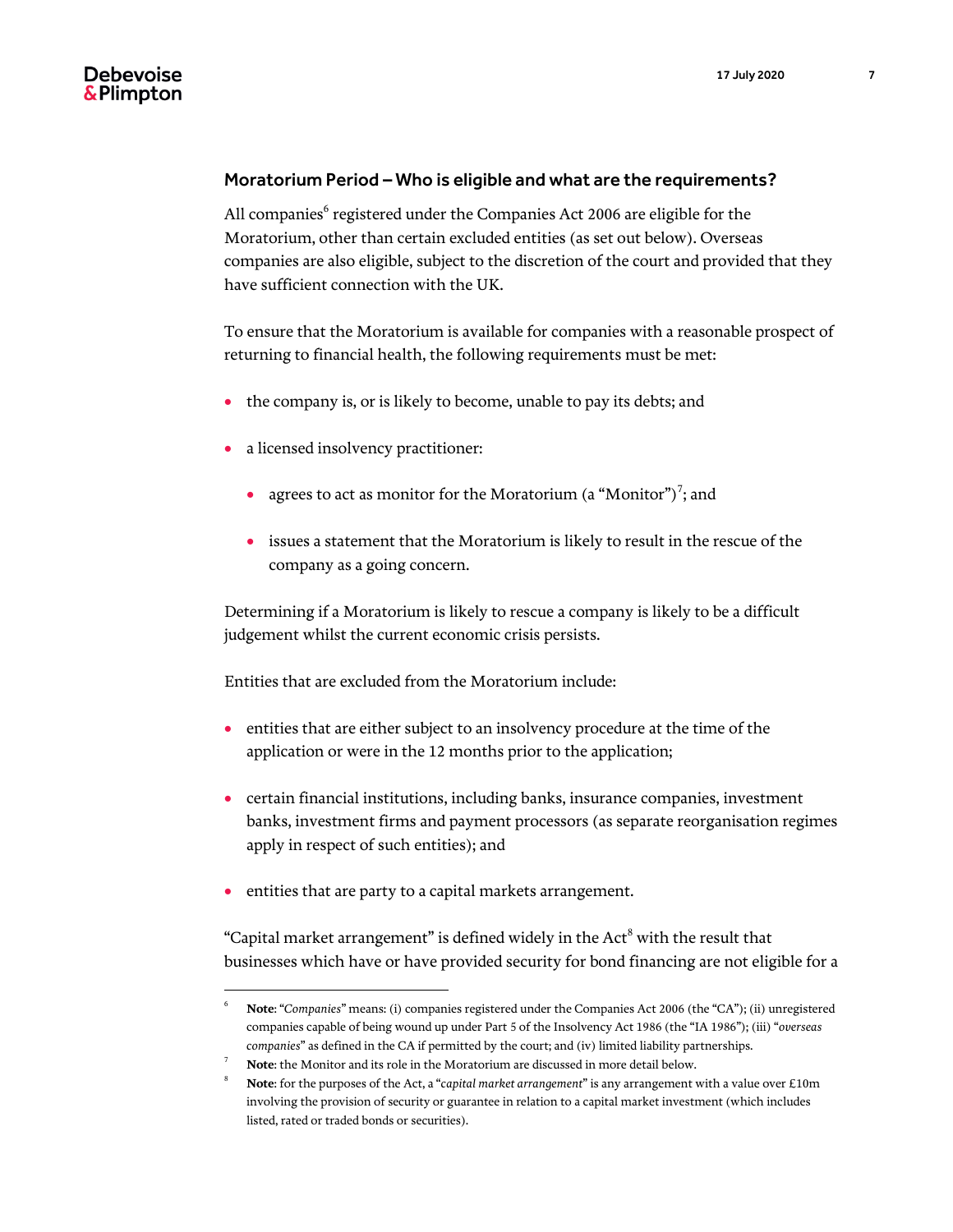Moratorium. This exclusion is likely to affect larger, or highly leveraged, businesses, which tend to use bond financing or PE-backed investments that use listed bonds.

#### <span id="page-7-0"></span>Moratorium Period – How is it commenced?

In most cases, an eligible entity can start a Moratorium by filing the relevant paperwork with the court. However, court approval is required where the applicant is an overseas company or subject to a winding-up petition. The court will grant the order "if it is satisfied that a moratorium for the company would achieve a better result for the company as a whole than would be likely if the company were wound up (without first being subject to a moratorium)". As is the case with the Monitor's statement, the court's determination is likely to be influenced both by the individual position of the company and by the overall state of the wider economy.

The Monitor will need to provide notice of the Moratorium coming into force to Companies House and all known creditors of the company $^9$  as soon as reasonably practical after receiving notice from the company that the Moratorium is in force. These notices need to be complemented by: (i) further notices on the company's website and at its premises; (ii) a notice on every business document issued by, or on behalf of, the company during the Moratorium; and (iii) notices to be issued on any extension of the Moratorium or its termination.

#### <span id="page-7-1"></span>Moratorium – Effect, Scope and Exclusions

 $\overline{a}$ 

Once in effect, the Moratorium is binding on all creditors (whether secured or unsecured) and most types of debt. It also creates a payment holiday for the relevant entity, in respect of all amounts falling due either before or during the Moratorium other than Excluded Debts (defined below) (the "Covered Debts"). "Excluded Debts" include:

- bank loans and overdrafts and any other debt or liability arising from a contract "for the provision of financial services consisting of lending*"*, which includes derivative products, capital markets arrangement (including from the provision of security in respect of any such arrangement) or debts secured by a financial collateral arrangement;
- any debt or liability arising from contracts relating to the supply of goods or services to the relevant entity during the Moratorium;

<sup>9</sup> **Note:** If the company is, or has been, an "employer" under a defined benefit pension scheme, notice will need to be provided to the Pensions Regulator and, potentially, the Pension Protection Fund.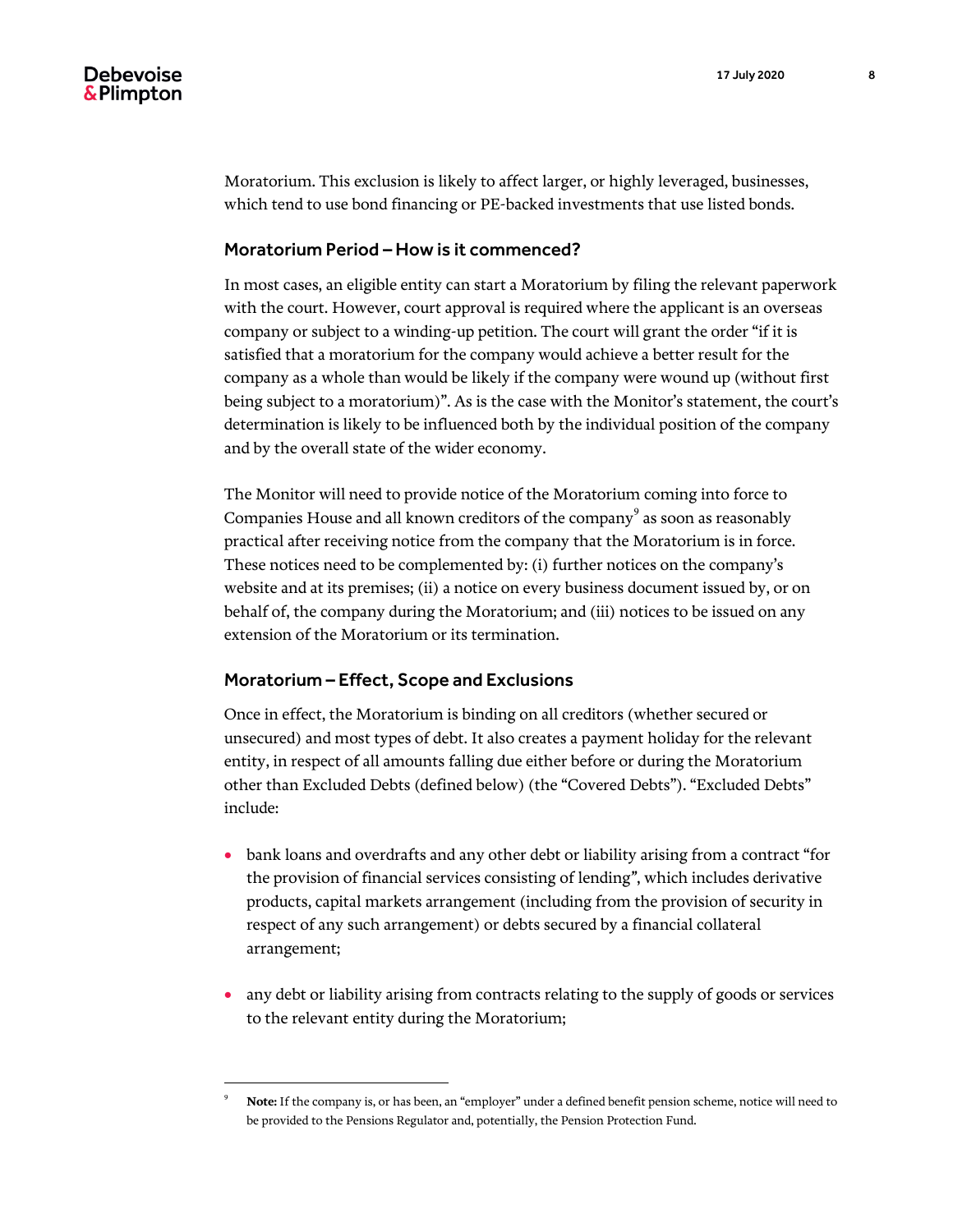- amounts payable for salary, wages or redundancy payments due, whenever arising; and
- amounts payable to cover the Monitor's expenses or remuneration (from the start of the Moratorium).

Subject to certain exclusions, the other main effects of the Moratorium are to:

- bar the relevant entity from being placed into administration;
- restrict the ability to pay, or enforce payment of, Covered Debts $^{10}$ ;
- prevent creditors from presenting winding-up petitions and courts from making winding-up orders; and
- unless court approval has been granted in respect of Excluded Debts only, prevent:
	- creditors from taking any steps to enforce security (except for enforcement of financial collateral, which includes security granted over shares), crystallise a floating charge or repossess goods under any hire-purchase agreement $^{\rm 11};$
	- would-be petitioners from starting or continuing legal processes against the relevant entity $12$ ; and
	- landlords from exercising forfeiture.

 $\overline{a}$ 

The directors will continue to run the company throughout the Moratorium. In addition, during the Moratorium and subject to receiving the court's permission, the company may dispose of any secured property as if it was unsecured<sup>13</sup>. Should the court consent to such disposal, the security (and relevant contractual terms) will be disapplied. This is unusual under English law, which tends to respect the bargain struck by the relevant parties. The proceeds of any such sale need to be applied to the debt secured by the property disposed.

<sup>&</sup>lt;sup>10</sup> **Note:** This provision, which severely restricts the ability of a company to repay Covered Debts, is likely to have been inserted to maintain a level playing field between creditors affected by the Moratorium.

<sup>&</sup>lt;sup>11</sup> **Note:** For the purposes of the Act, "hire-purchase agreement" also refers to conditional sale agreements, chattel leasing agreements and retention of title agreements.

<sup>12</sup> **Note**: The following types of proceedings are excluded employment tribunal proceedings, employee-related proceedings and legal processes that have received court approval.

<sup>&</sup>lt;sup>13</sup> Note: This does not apply to "aircraft interests" registered under the Cape Town Convention.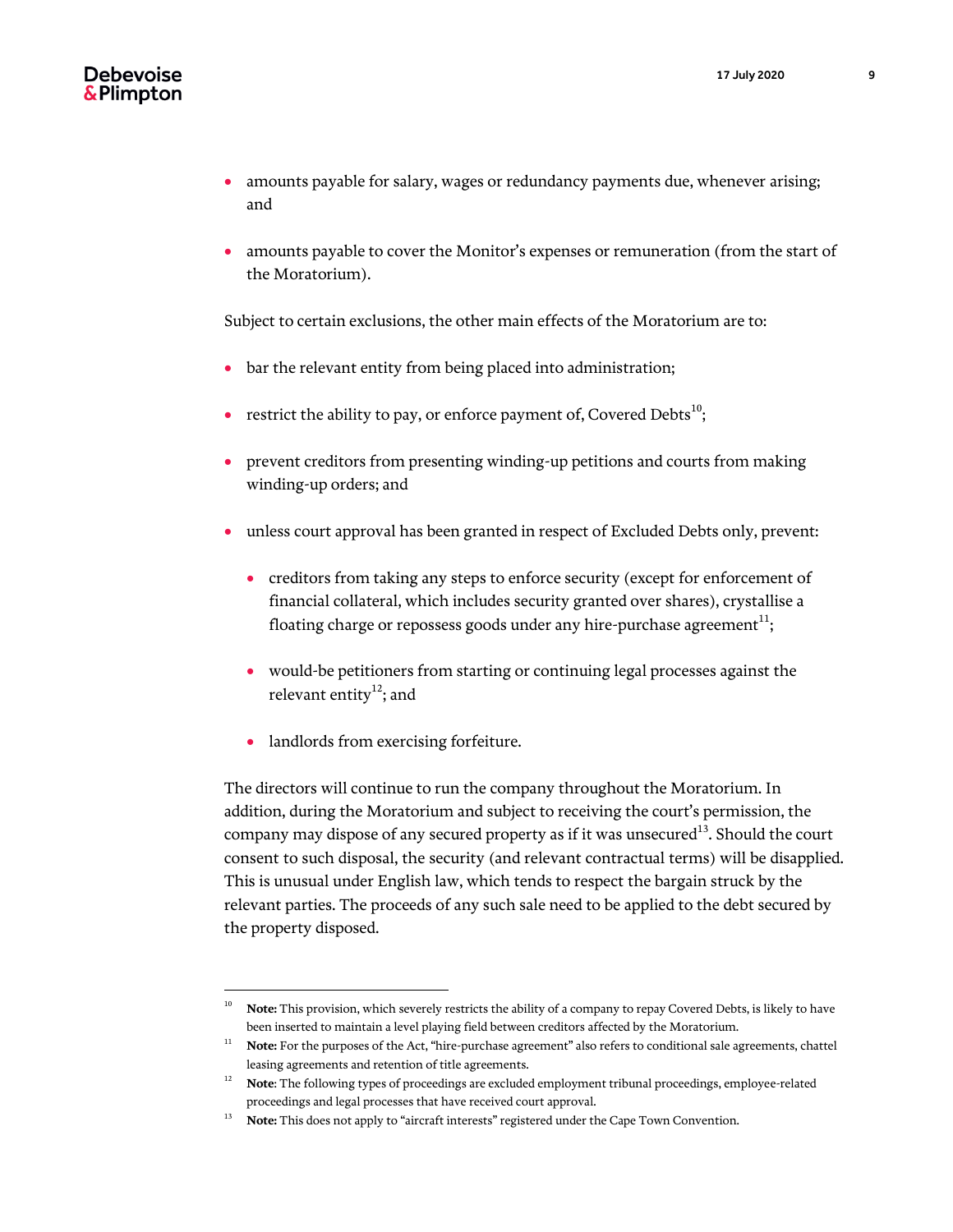#### <span id="page-9-0"></span>Moratorium – Excluded Debts

Excluded Debts, which are not covered by the payment holiday during the Moratorium, may be paid without the court's or the Monitor's consent. Additionally, creditors may seek court approval to enforce their rights in respect of Excluded Debts.

Perhaps most significantly, Excluded Debts that are due must be paid if the Moratorium Period is to be extended (see below for a fuller explanation and applicable exceptions).

In practice, given that amounts due under bank facilities are Excluded Debts and that facilities may be accelerated if the Moratorium triggers an insolvency-related event of default, there is limited scope and utility for a company to use the Moratorium without its lenders' consent. In our view, this is likely to negatively affect the take-up of the Moratorium.

#### <span id="page-9-1"></span>Moratorium – The Role of the Monitor

The Monitor, who is an officer of the court<sup>14</sup>, is tasked with protecting the interests of the creditors during the Moratorium.

The Monitor has the power to sanction the commencement of a Moratorium and, in certain instances, its extension or termination. In addition, the Monitor has the following powers:

- *Consent to Specified Transactions* The Monitor's consent is necessary before the company can effect certain transactions during a Moratorium (e.g., granting security, disposing assets or paying Covered Debts, other than *de minimis* payments<sup>15</sup>). The Monitor will provide its consent if it determines that such transaction would support the rescue of the company as a going concern;
- *Monitoring Powers –* The directors must provide any information that the Monitor requests to carry out its duties; and
- *Reporting Powers –* The Monitor may report any past or present director of the company to the authorities if it believes that such director has committed an offence in respect of the Moratorium.

Note: Monitors therefore owe a duty to both the court and the administration of justice.

<sup>&</sup>lt;sup>15</sup> **Note**: Consent is needed to effect payments in respect of any Covered Debt in an amount equal to the greater of £1,000 or 1% of the value of outstanding unsecured debt of the company as at the date the Moratorium began.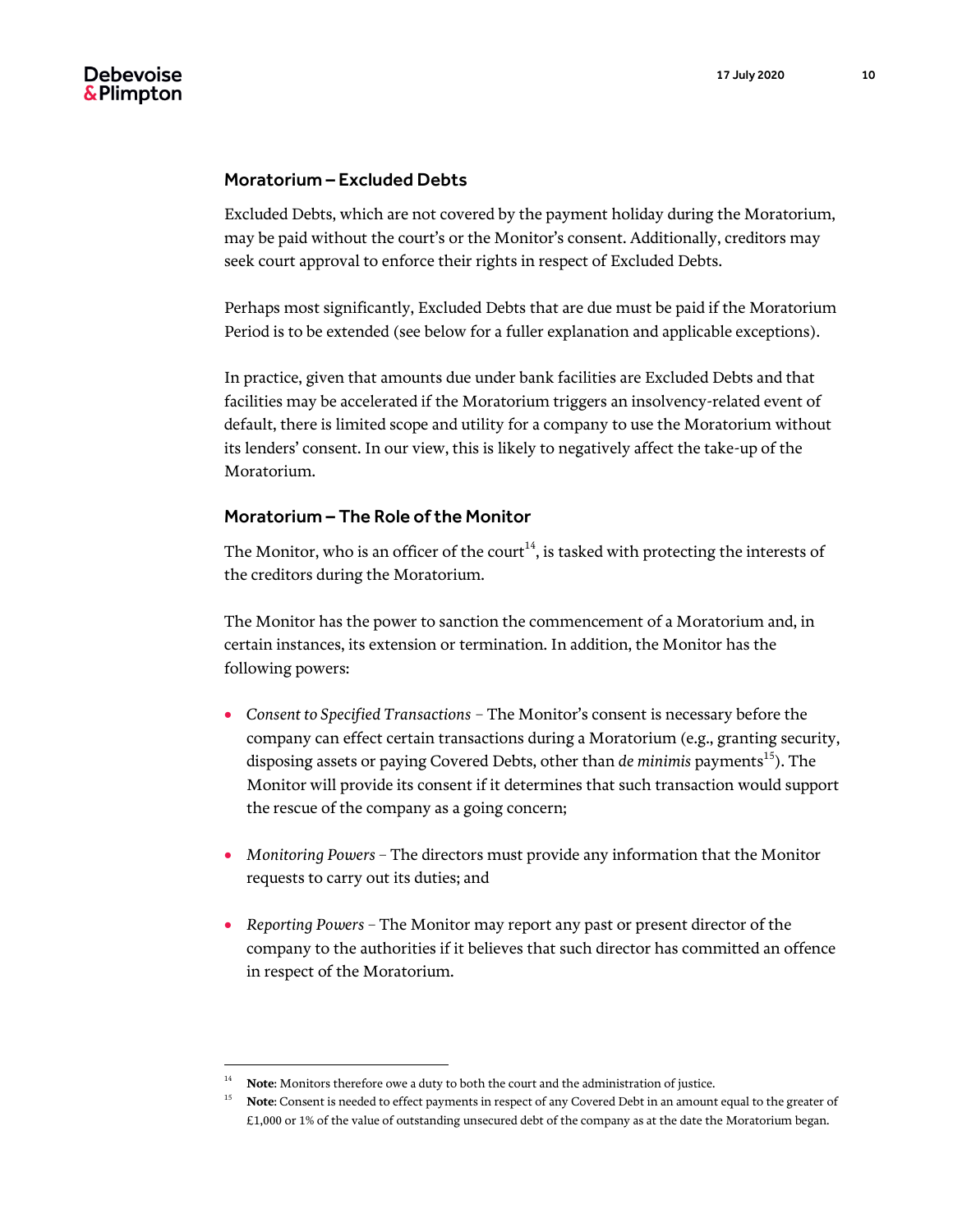#### <span id="page-10-0"></span>Moratorium – How are creditors protected?

Creditor protection during the Moratorium includes:

- *Excluded Debt and Security –* As discussed above, the category of Excluded Debts is relatively wide and includes repayment of bank facilities as well as payment for rent, services or goods provided to the company during the Moratorium. In addition, creditors holding a financial collateral (e.g., a pledge over shares) can still enforce it even during the Moratorium;
- Super Priority Unpaid Moratorium debts and "priority pre-moratorium debts"<sup>16</sup> that the company was required to pay during the Moratorium rank in priority if windingup proceedings in respect of the company are started within 12 weeks of the end of the Moratorium $^{17}$ ;
- *Notice for Prospective Creditors*  The company will need to provide notice that the Moratorium is in force to any prospective creditor willing to provide over £500 of  $\text{credit}^{18}$ ;
- *Limits on Extensions*  As discussed below, the Moratorium can only be extended in certain instances, most of which require meeting the Initial Conditions (as defined below) as well as securing creditor and/or court consent and meeting the other applicable conditions (as set out below);
- *Monitor's Role*  Creditors can rely on the Monitor, whose main role is to protect creditors. The Monitor's rights include the ability to veto certain transactions and terminate the Moratorium if rescuing of the business as a going concern is no longer likely;
- Creditor Challenge Any creditor<sup>19</sup> has the right to challenge the actions of the Monitor or the directors if they believe they will cause, or have caused, "unfair harm" to it; and

<sup>&</sup>lt;sup>16</sup> **Note:** This includes pre-moratorium debts payable in respect of: (i) the monitor's remuneration or expenses, (ii) goods or services supplied during the Moratorium; (iii) rent in respect of a period during the Moratorium, (iv) wages or salary arising under a contract of employment, so far as relating to a period of employment before or during the Moratorium; (v) a redundancy payment; and (vi) financial services, which fell due during the Moratorium (other than those accelerated by operation of an acceleration or early termination clause (e.g., an insolvency-related trigger activated by the Moratorium).

<sup>&</sup>lt;sup>17</sup> **Note:** This is significant because a debt falling in this category, even if unsecured, will rank in priority to other debts, where the company ends up in winding-up proceedings within 12 weeks of the Moratorium ending.

<sup>&</sup>lt;sup>18</sup> **Note:** This notice requirement also applies to trade creditors in respect of (i) a conditional sale agreement in accordance with which goods are to be sold to the company; (ii) hire-purchase agreements; and (iii) advance payments by commercial partners where the company is providing goods or services.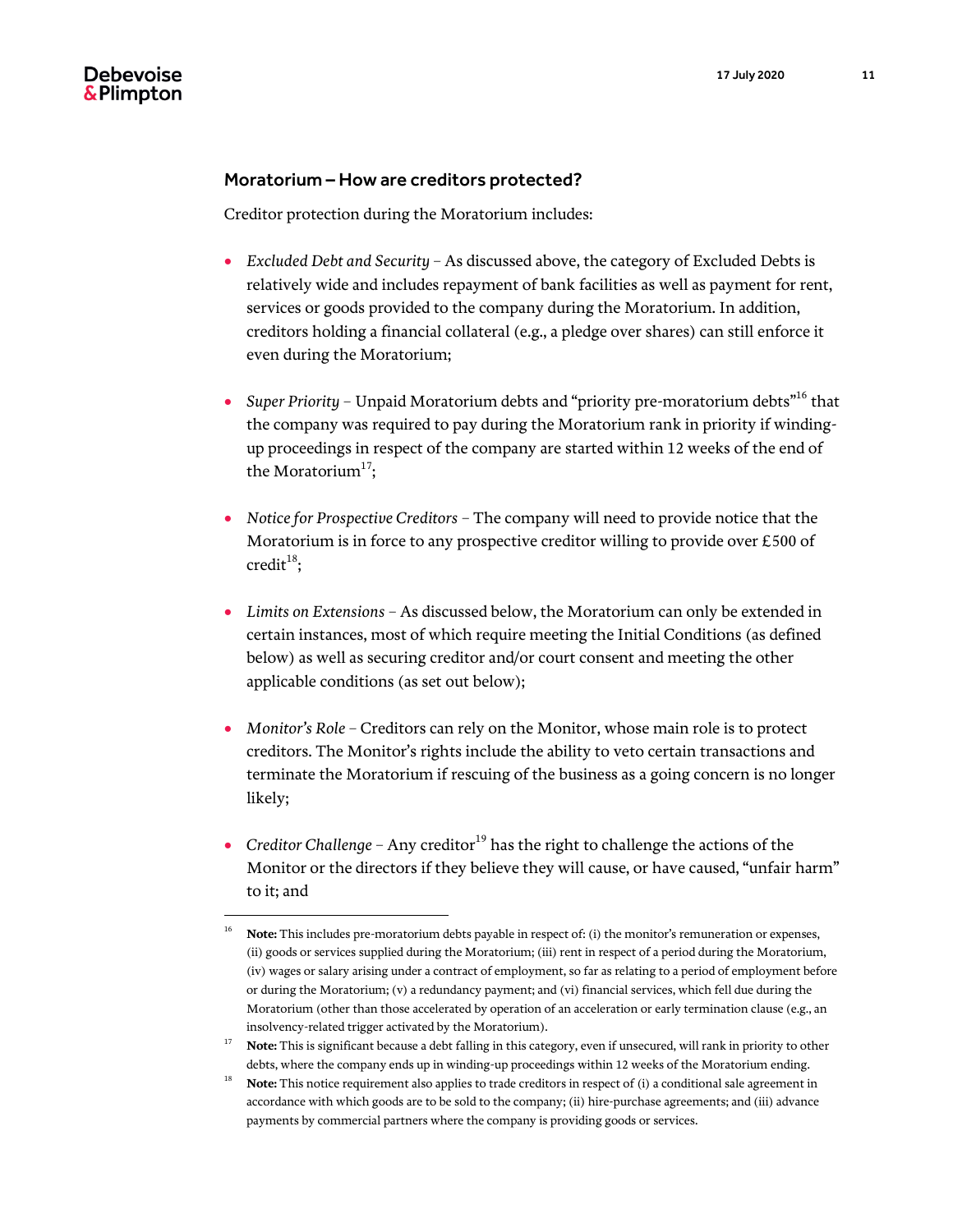*Sanctions for Directors* – The Act introduces new offences to deter directors from abusing the Moratorium. Offences include concealing information, fraudulently removing the property of the company and making false entries in any document relating to the company's affairs or property.

#### <span id="page-11-0"></span>Moratorium – Length and Potential Extension

The initial period of a Moratorium is 20 business days<sup>20</sup>. Subject to certain conditions, this initial period can be extended multiple times, meaning that a Moratorium could last several years. However, as noted above, the requirement to repay all Excluded Debts (which include banking facilities) prior to an extension will mean that companies may well be *de facto* prevented from extending the Moratorium.

The table below sets out the various extensions available and their respective conditions.

|                                        | <b>Short-term</b><br><b>Extension bu</b><br><b>Directors</b>                                                                                                                                                                                       | <b>Extension by</b><br><b>Directors with</b><br>Creditors'<br><b>Consent</b>                                                                                          | <b>Extension by the</b><br><b>Court Requested</b><br>by Directors                                                                                                                                                                       | <b>Extension</b><br><b>While CVA Is</b><br>Pending<br>The extension | <b>Extension by</b><br>Court in the<br><b>Course of Other</b><br><b>Proceedings</b><br>The date chosen                                                                                                            |
|----------------------------------------|----------------------------------------------------------------------------------------------------------------------------------------------------------------------------------------------------------------------------------------------------|-----------------------------------------------------------------------------------------------------------------------------------------------------------------------|-----------------------------------------------------------------------------------------------------------------------------------------------------------------------------------------------------------------------------------------|---------------------------------------------------------------------|-------------------------------------------------------------------------------------------------------------------------------------------------------------------------------------------------------------------|
| <b>Timeline of</b><br><b>Extension</b> | 20 business days, to<br>start from the end<br>of the initial period                                                                                                                                                                                | Up to one year,<br>to start after the<br>initial period                                                                                                               | No prescribed<br>period/duration<br>for extension                                                                                                                                                                                       | will last until<br>the CVA either<br>takes effect or<br>fails       | by the court                                                                                                                                                                                                      |
| <b>Conditions</b>                      | (i) consent by the<br>directors;<br>(ii) directors'<br>statement that all<br>pre-Moratorium<br><b>Excluded Debts</b><br>have been<br>paid/discharged<br>during the<br>Moratorium; and<br>(iii) statement by<br>the Monitor that<br>Moratorium will | (i) the Initial<br>Conditions; and<br>(ii) consent <sup>21</sup> of<br>pre-moratorium<br>creditors<br>(together with a<br>directors'<br>certification of<br>the same) | (i) the Initial<br>Conditions;<br>(ii) directors'<br>statement to the<br>court either (a)<br>confirming pre-<br>moratorium<br>creditors have<br>been consulted or<br>(b) why pre-<br>moratorium<br>creditors have not<br>been consulted | None,<br>extension is<br>automatic if a<br>CVA proposal is<br>made  | None<br>The court may<br>elect to order an<br>extension of the<br>Moratorium if<br>the company has<br>applied to<br>convene<br>meetings in<br>respect of a<br>Restructuring<br>Plan or a scheme<br>of arrangement |
|                                        | likely result in the<br>rescue of the<br>company as a going<br>concern (the "Initial                                                                                                                                                               |                                                                                                                                                                       | (iii) order from<br>the court, which<br>will assess<br>whether an                                                                                                                                                                       |                                                                     |                                                                                                                                                                                                                   |

<sup>19</sup> **Note:** If the company is, or has been, an "employer" under a defined benefit pension scheme and the trustees of the scheme are creditors, then the Board of the Pension Protection Fund may challenge the Monitor's actions.

- <sup>20</sup> **Note**: The initial period will be deemed to commence on the business day following the day on which the Moratorium comes into force.
- <sup>21</sup> **Note**: Consent needs to be provided by the majorities (in value) of both (i) secured pre-moratorium creditors and (ii) unsecured pre-moratorium creditors. However, the vote will also fail if a majority of unconnected secured creditors or unconnected unsecured creditors votes against it. It is not clear whether the majority in respect of the unconnected creditors is to be calculated by reference to value of credit held or absolute number. Similar provisions in respect of the Company Voluntary Arrangements (the "CVA") calculate the majority by reference to the value of credit held. For the purposes of the IA, connected creditors include directors or employees owed money from the company.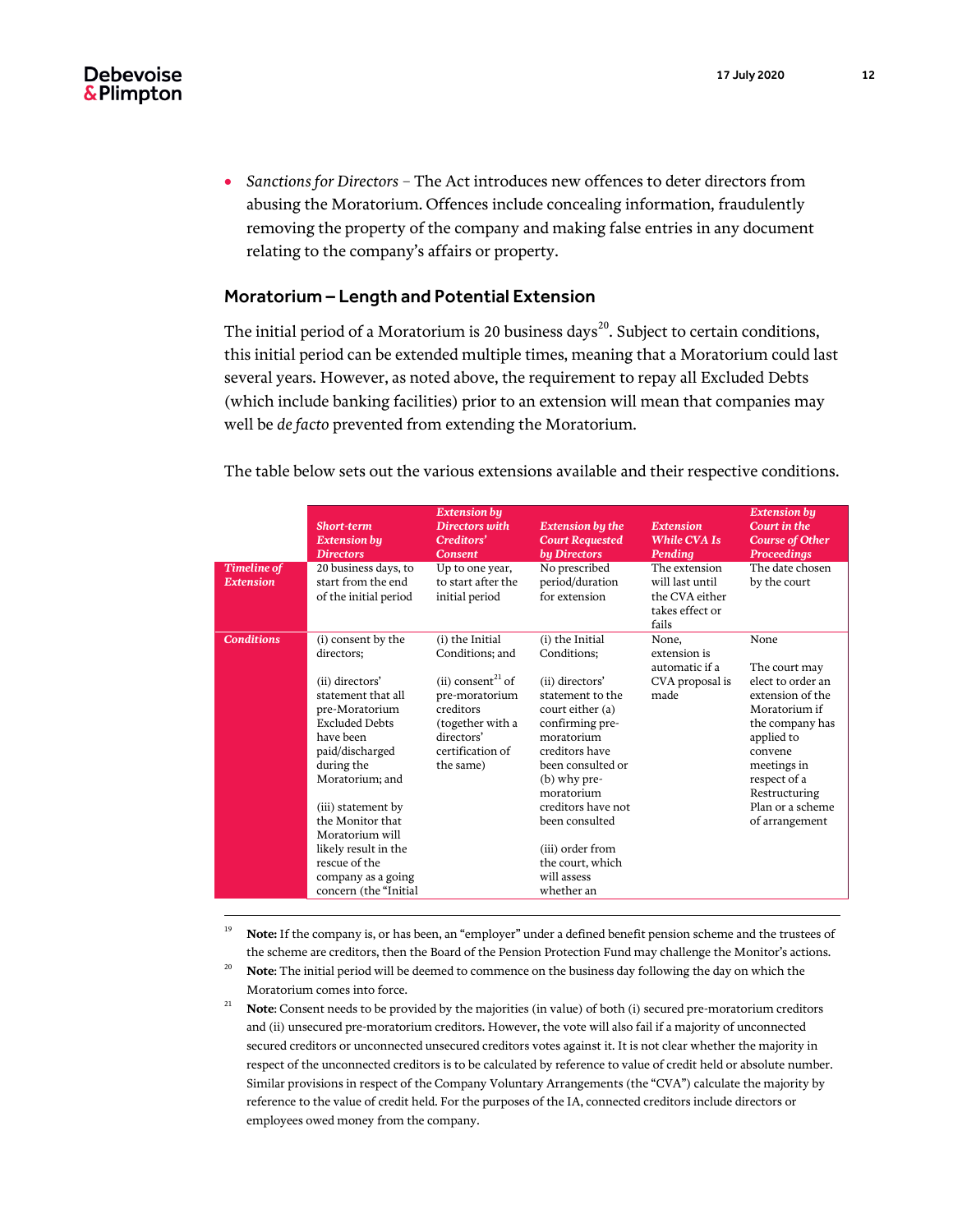|                                                         | <b>Short-term</b><br><b>Extension by</b><br><b>Directors</b> | <b>Extension by</b><br>Directors with<br>Creditors'<br><b>Consent</b> | <b>Extension by the</b><br><b>Court Requested</b><br>by Directors                                                                              | <b>Extension</b><br><b>While CVA Is</b><br>Pending | <b>Extension bu</b><br>Court in the<br><b>Course of Other</b><br><b>Proceedings</b> |
|---------------------------------------------------------|--------------------------------------------------------------|-----------------------------------------------------------------------|------------------------------------------------------------------------------------------------------------------------------------------------|----------------------------------------------------|-------------------------------------------------------------------------------------|
|                                                         | Conditions")                                                 |                                                                       | extension (a) is in<br>the interest of pre-<br>Moratorium<br>creditors and (b)<br>will result in the<br>company's rescue<br>as a going concern |                                                    |                                                                                     |
| Can it be<br>extended<br>again with the<br>same method? | N <sub>0</sub>                                               | Yes                                                                   | <b>Yes</b>                                                                                                                                     | N <sub>0</sub>                                     | No.                                                                                 |

#### <span id="page-12-0"></span>Moratorium – Termination

The Moratorium will terminate:

- at the end of the relevant Moratorium period, unless it is extended;
- if a CVA takes effect or either a restructuring plan or a scheme of arrangement is sanctioned;
- once the company enters, or gives notice of its intention to enter, into administration or liquidation;
- on notice by the Monitor, where the Monitor believes one of the following:
	- the Moratorium is no longer likely to result in the rescue of the company as a going concern;
	- the rescue of the company as a going concern has been achieved;
	- it is unable to carry out its functions as Monitor; or
	- the company is unable to pay amounts due in respect of moratorium debts or any Excluded Debts.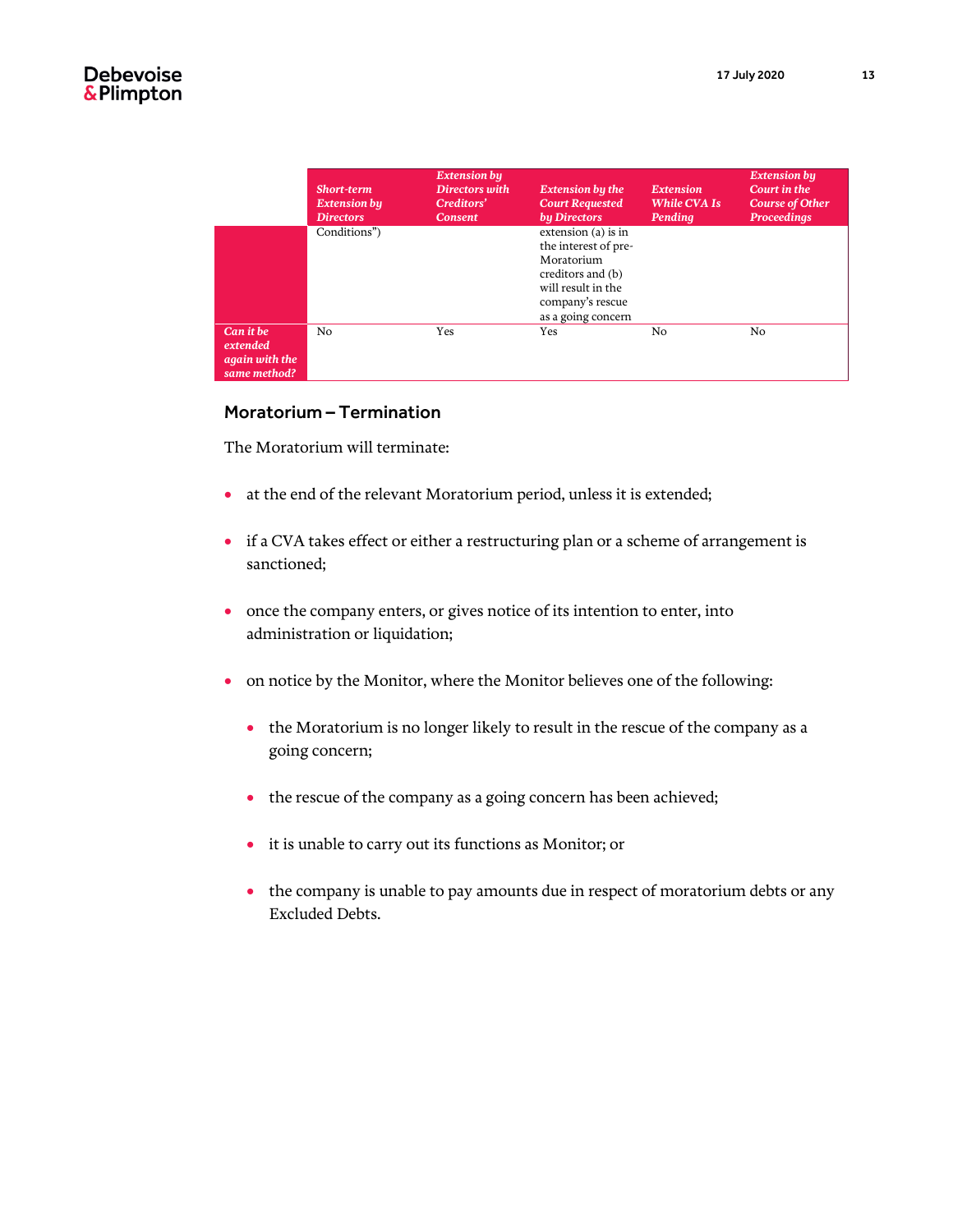## <span id="page-13-0"></span>Restrictions on Termination of Supply Contracts

The Act restricts the ability of suppliers of goods or services to a company in an insolvency procedure<sup>22</sup> to terminate: (i) the relevant supply contract by relying on a contractual provision with an insolvency trigger<sup>23</sup> (the "Relevant Clauses"); and (ii) the supply of goods or services itself by relying on a Relevant Clause.

This new protection regime is designed to help a distressed business retain its value through its continued operation.

Prior to the Act, the UK insolvency framework protected the supply of essential utilities<sup>24</sup> to a company in distress. However, this new protection goes much further by, in effect, disapplying the Relevant Clauses if one of the parties to the contract is subject to an insolvency procedure. This reduces the ability of the supplier to terminate the relevant contract if the customer goes into insolvency, regardless of what the parties agreed in the contract.

These new restrictions are reminiscent of the treatment of such clauses in "executory" contracts or unexpired leases under the U.S. Chapter 11 process. However, Chapter 11 gives the debtor far more protection in respect of such contracts since it applies to all commercial contracts (rather than solely to contracts for the supply of goods or services) and gives the debtor broad flexibility to accept or reject such contracts.

#### <span id="page-13-1"></span>Restrictions on Termination of Supply Contracts – Who is eligible?

Most entities are eligible to receive the benefit of this provision. The Act sets out a list of entities that are not eligible and which include banks, insurers, investment banks and other similar regulated entities, which are subject to specific insolvency procedures.

#### <span id="page-13-2"></span>Restrictions on Termination of Supply Contracts – What is prohibited?

The Act prohibits suppliers of goods and services to a company in an insolvency process from:

 terminating the relevant contract or supply under the contract by relying on a Relevant Clause;

<sup>&</sup>lt;sup>22</sup> **Note:** These are: (i) the Moratorium: (ii) administration; (iii) the appointment of an administrative receiver or a liquidator; (iv) a CVA; (v) liquidation; and (vi) a court order in respect of a Restructuring Plan.

<sup>&</sup>lt;sup>23</sup> **Note:** An example of these provisions is a unilateral termination clause giving the non-insolvent party the right to terminate the contract if the other party becomes subject to an insolvency procedure.

Note: These include gas, water and electricity.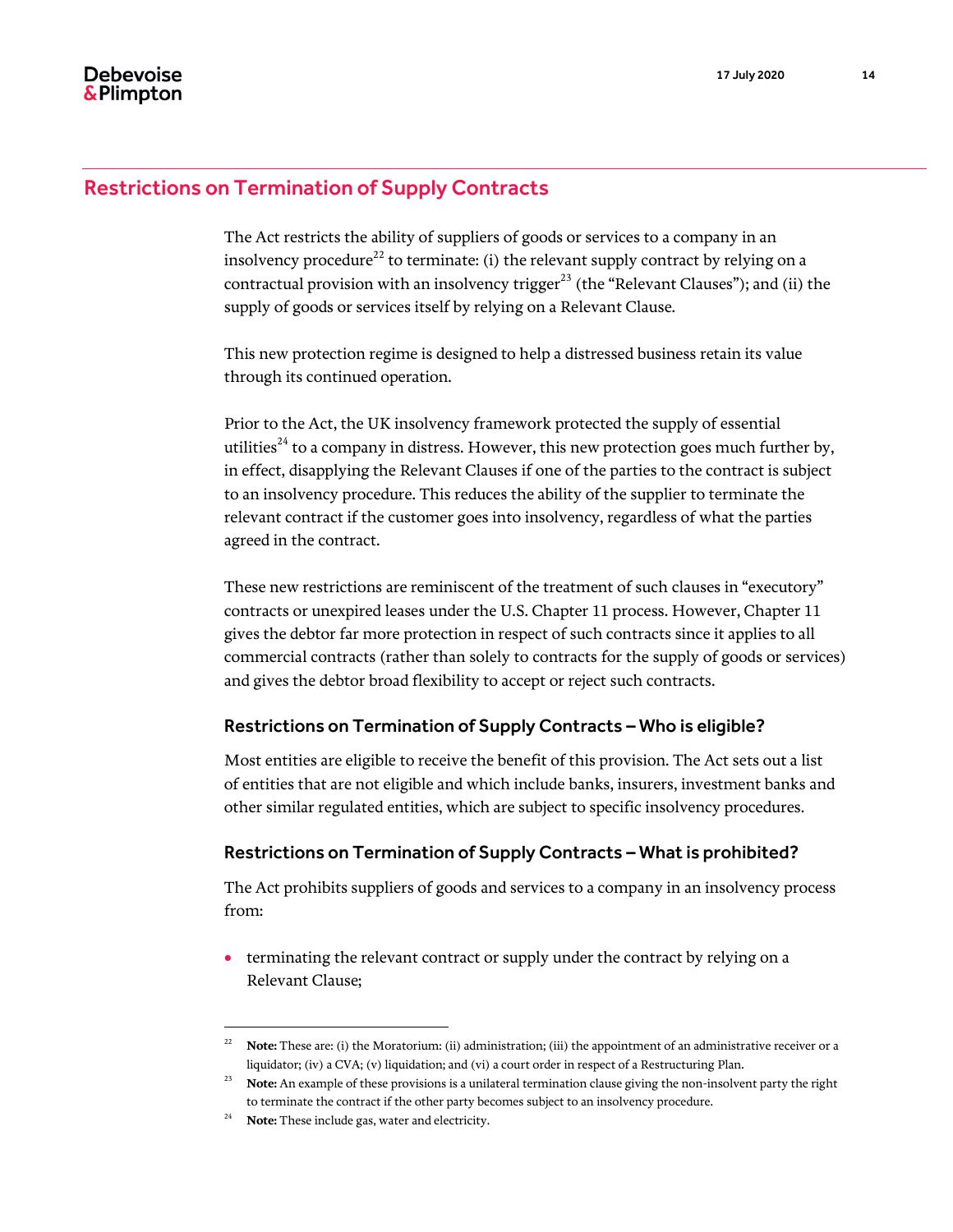- imposing payment of outstanding amounts for supplies provided prior to the insolvency event as a condition of continuing supply under the contract or do anything that would have the effect of making such payment a condition; or
- relying on contractual provisions in a contract for the supply of goods or services to the company which requires the company to do any other thing because the company becomes subject to the relevant insolvency procedure.

The scope of the last point is unclear and potentially very wide. Depending on how the courts will ultimately define "*any other thing"*, a creditor may end up being prevented from claiming under a guarantee or receiving default interest if it is entitled to do so due to the company entering into the relevant insolvency procedure.

# <span id="page-14-0"></span>Restrictions on Termination of Supply Contracts – How are suppliers protected?

The provisions include the following protections for suppliers $^{25}$ :

- *Court Relief –* Suppliers may apply to the court to be relieved from the requirement to continue to supply goods and services if such continued supply is causing them financial hardship;
- *Right to Terminate Using Relevant Clause –* Suppliers may terminate the relevant contract by relying on the Relevant Clause with the consent of either the company or, if applicable, its administrator, administrative receiver or liquidator;
- *Right to Terminate Using Other Clauses*  Suppliers retain the right to terminate the contract using grounds other than the Relevant Clauses, provided that such ground for termination had not already arisen prior to the insolvency trigger. In practice, through this exception, suppliers may be able to terminate the contract using other grounds, including breaches of the relevant contract, breaches of financial covenants, cross-defaults, non-payment of supplies or upon notice. This may significantly reduce the practical utility of the restriction to the extent that the company is unable to meet all other obligations during the insolvency procedure.

#### <span id="page-14-1"></span>Restrictions on Termination of Supply Contracts – Exceptions

 $\overline{a}$ 

This provision of the Act will not apply to contracts for financial services or with persons involved in financial services. As a result, this measure will not result in a lender

<sup>&</sup>lt;sup>25</sup> **Note:** There is also an additional temporary carve-out to protect small suppliers during the COVID-19 pandemic.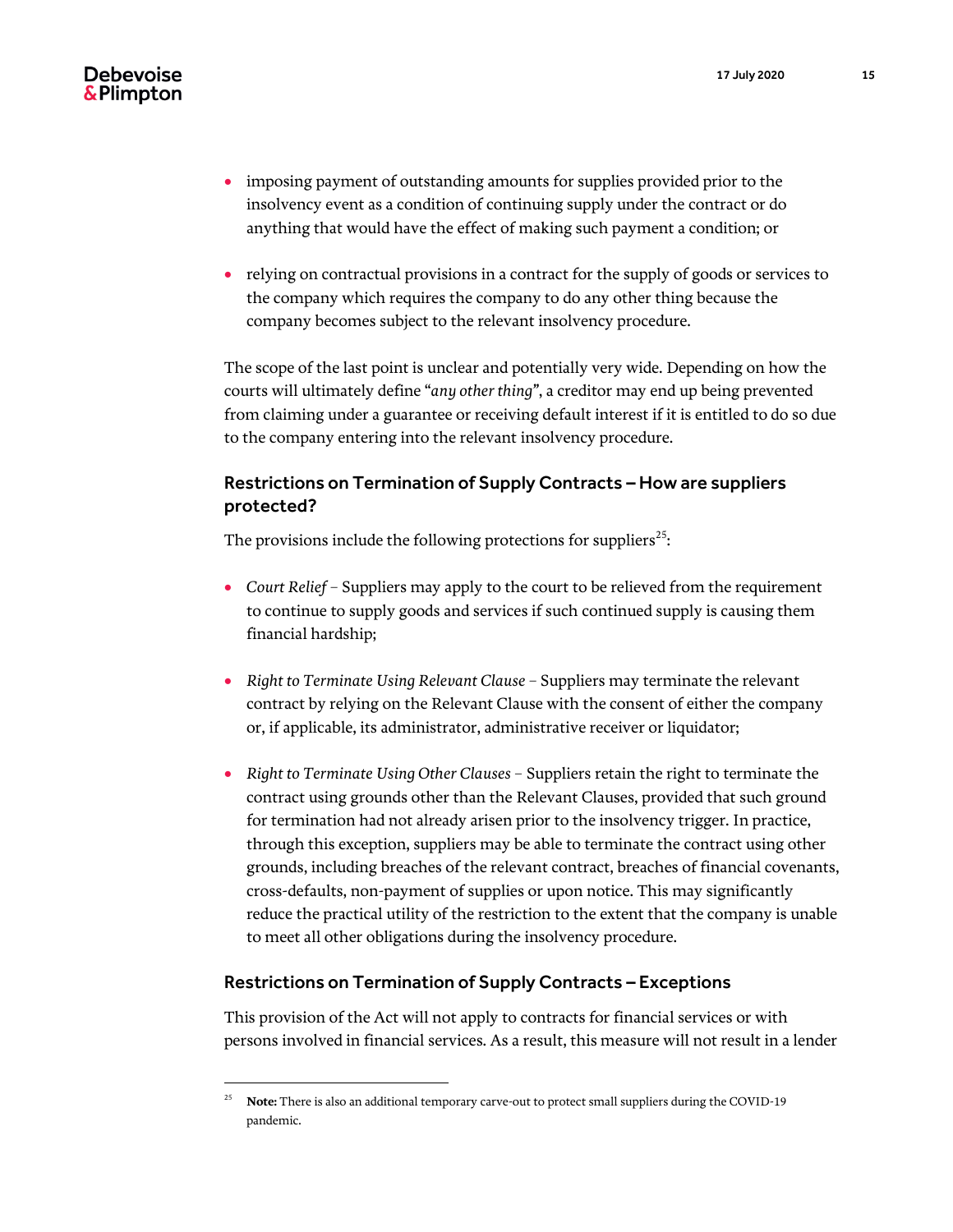under a revolving facility being required to fund further commitments under the relevant facility if the borrower is subject to an insolvency process.

Contracts relating to Cape Town Convention-registered interests in aircraft equipment (e.g., aircraft leases) are excluded from this provision of the Act.

# <span id="page-15-0"></span>Temporary Ban on Statutory Demands and Winding-Up Orders Due to COVID-19

In addition to changes to the UK insolvency framework, the Act implements a few temporary measures to help the UK economy deal with the fallout of the economic crisis caused by the COVID-19 pandemic. These measures include:

- temporarily voiding outstanding statutory demands made against companies between 1 March 2020 and 30 September 2020; and
- restricting a creditor's ability to present a winding-up petition against a debtor unless such creditor has reasonable grounds to believe that either (i) the insolvency condition would have arisen regardless of the financial effect of the pandemic on the company or (ii) the pandemic did not have a "*financial effect*" <sup>26</sup> on the company.

Even where a creditor is permitted to present a winding-up petition, the court may only make a winding-up order if it is satisfied that the company's relevant insolvency condition "*would have arisen even if coronavirus had not had a financial effect on the company*". How these terms would be applied in practice by the courts is an area of potential uncertainty.

# <span id="page-15-1"></span>Conclusion

 $\overline{a}$ 

The introduction of the Act is a landmark event for the UK insolvency community, which drastically updates the UK insolvency framework. It goes far beyond pandemicdriven measures, and constitutes a significant reform to UK insolvency law. However, its full impact will only become clear over time as companies start using (and litigating over) the new provisions.

\* \* \*

<sup>26</sup> **Note:** The pandemic will be deemed to have had a financial effect on a company "*if (and only if) the company's financial position worsens in consequence of, or for reasons relating to, coronavirus*".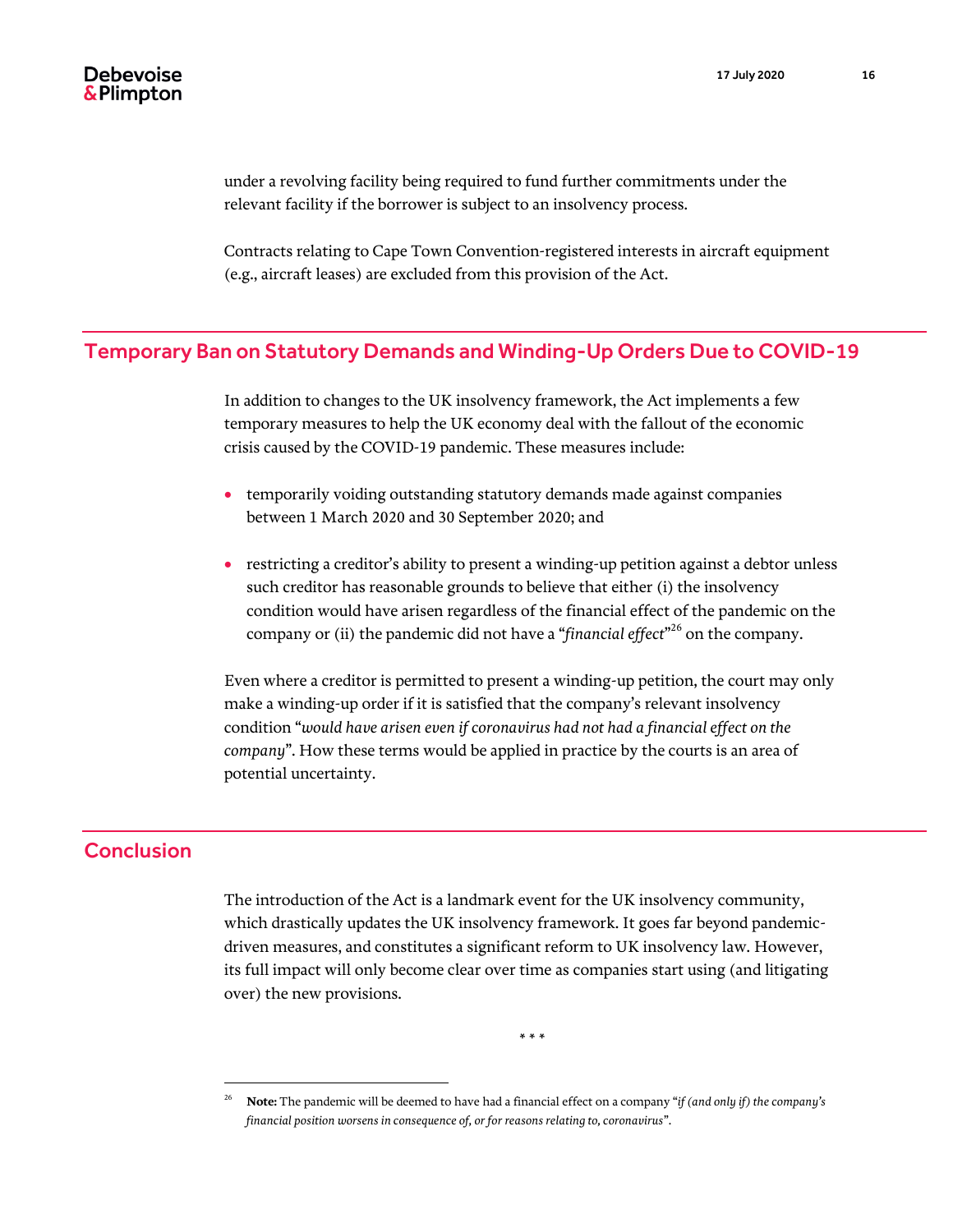# Debevoise<br>&Plimpton

#### Please do not hesitate to contact us with any questions.

#### **LONDON**



Geoffrey P. Burgess gpburgess@debevoise.com



Richard Lawton rlawton@debevoise.com



Emily Lodge elodge@debevoise.com

#### NEW YORK



M. Natasha Labovitz nlabovitz@debevoise.com



Alan J. Davies ajdavies@debevoise.com



Kevin Lloyd klloyd@debevoise.com



Ardil Salem asalem@debevoise.com



Elie J. Worenklein eworenklein@debevoise.com



David Innes dinnes@debevoise.com



Thomas Smith tsmith@debevoise.com



Edoardo Troina etroina@debevoise.com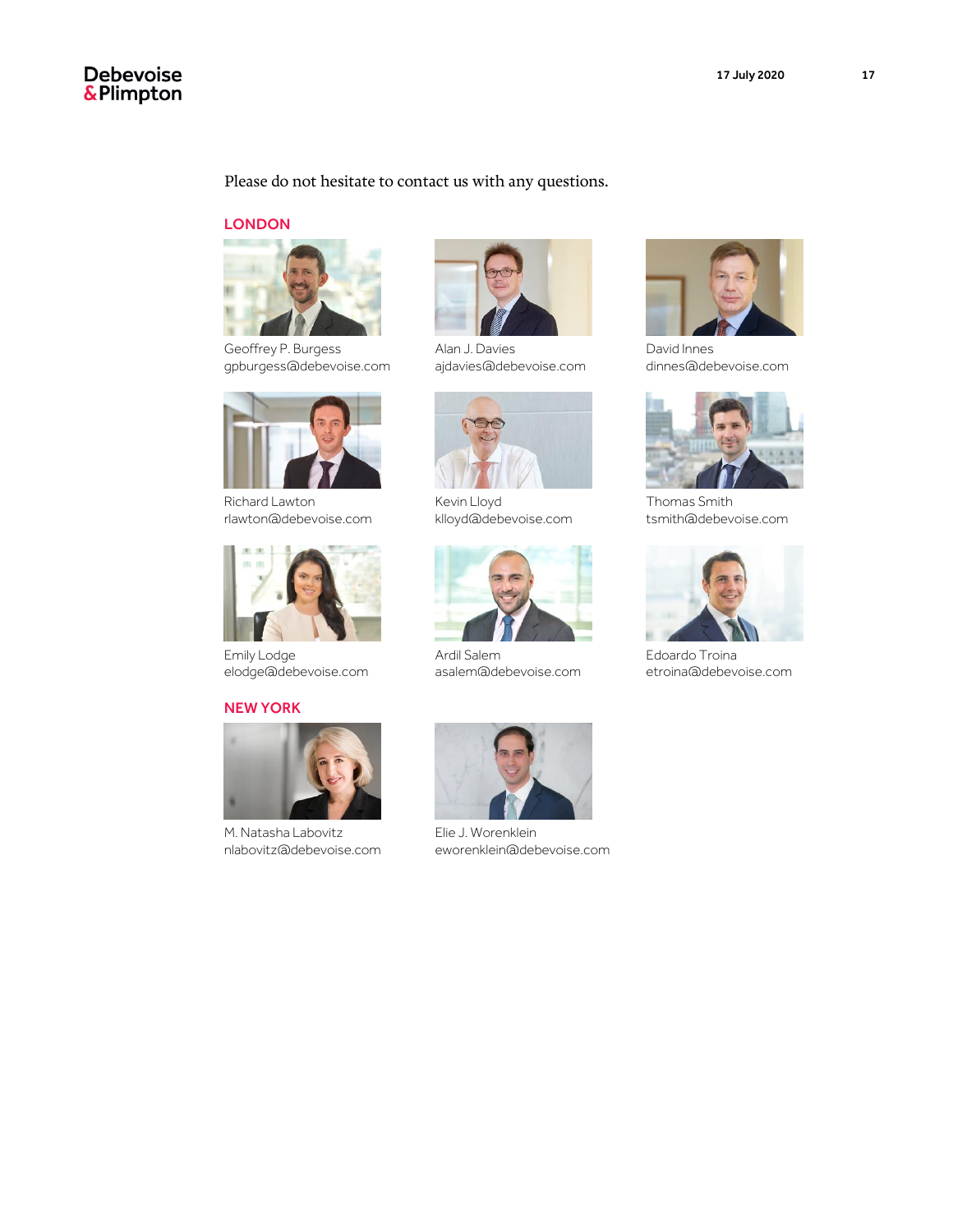# <span id="page-17-0"></span>Annex A Comparison between the Restructuring Plan and U.S. Chapter 11

|                | <b>Restructuring Plan</b>                                                                                                                                                                                                                                                                                                                                                                                                                                                                                                            | <b>U.S. Chapter 11</b>                                                                                                                                                                                                                                                                                                                          |
|----------------|--------------------------------------------------------------------------------------------------------------------------------------------------------------------------------------------------------------------------------------------------------------------------------------------------------------------------------------------------------------------------------------------------------------------------------------------------------------------------------------------------------------------------------------|-------------------------------------------------------------------------------------------------------------------------------------------------------------------------------------------------------------------------------------------------------------------------------------------------------------------------------------------------|
| Eligibility    | Companies that can evidence actual or likely<br>financial difficulty may apply.                                                                                                                                                                                                                                                                                                                                                                                                                                                      | Debtors may apply for Chapter 11 without<br>needing to evidence insolvency or financial<br>difficulty.                                                                                                                                                                                                                                          |
|                | Foreign companies may apply if they can<br>evidence a sufficient connection <sup>27</sup> with<br>England. However, it is important to ensure<br>that English proceedings are recognised in<br>that entity's home jurisdiction as there is no<br>direct extraterritorial effect.                                                                                                                                                                                                                                                     | Foreign companies may apply and U.S.<br>courts will accept jurisdiction even where<br>the debtor only has property or a place of<br>business in the U.S. U.S. bankruptcy court<br>orders, including the automatic stay,<br>generally have extraterritorial effect, which<br>is broadly (but not universally) respected in<br>foreign countries. |
| <b>Scope</b>   | The Restructuring Plan permits companies<br>to restructure and compromise<br>shareholders, secured and unsecured<br>liabilities and implement operational<br>changes.<br>A Restructuring Plan may result in:<br>sale of (all or part of) a company's assets;<br>$\bullet$<br>restructuring of a company's capital<br>$\bullet$<br>structure (including through issuance of<br>new debt or securities);<br>payment of classes of claims; and/or<br>۰<br>changes to the corporate<br>governance/structure of a company <sup>28</sup> . | Debtors under Chapter 11 can do the same<br>types of restructurings permitted by the<br>Restructuring Plan but have the benefit of a<br>broader framework within which to enact<br>them, which provides greater flexibility to<br>the debtor <sup>29</sup> .                                                                                    |
| <b>Process</b> | Who can propose the Restructuring Plan?<br>A Restructuring Plan may be proposed by<br>the company, the creditors or the<br>shareholder, though we would expect the<br>process to be launched by the company.                                                                                                                                                                                                                                                                                                                         | Who starts the process?<br>Most Chapter 11 proceedings are started by<br>the debtor, which files a voluntary petition<br>for relief. However, in certain<br>circumstances, creditors may also file an<br>involuntary petition against the debtor.                                                                                               |

<sup>27</sup> **Note:** English law-governed debt or the centre of main interests being in England might prove a sufficient connection.

<sup>28</sup> **Note:** For example, amending the company's constitutional documents or redeeming securities.

 $\overline{a}$ 

<sup>29</sup> **Note:** For example, the ability to decide whether or not to reject executory contracts and unexpired leases.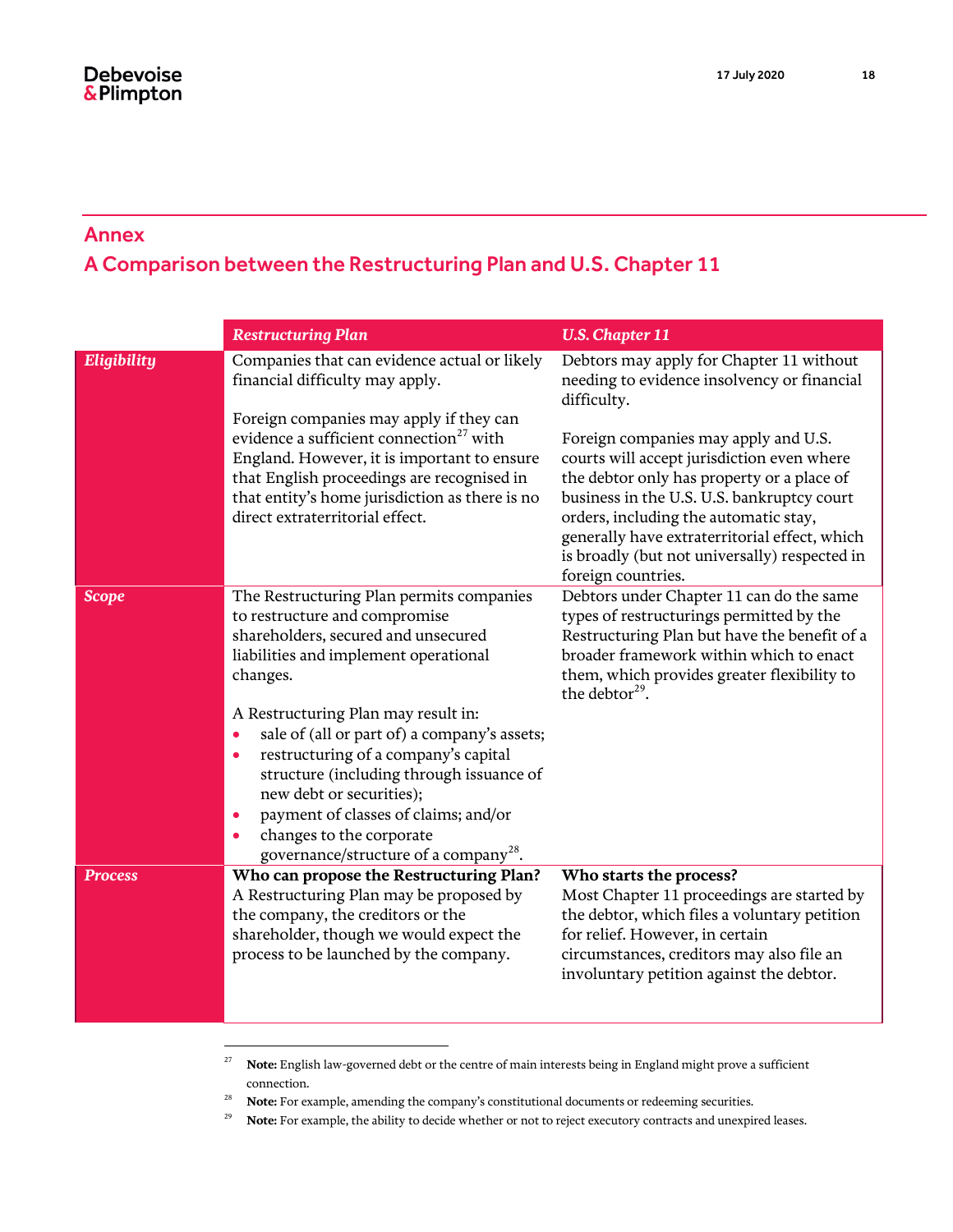|                                          | <b>Restructuring Plan</b>                                                                                                                                                                                                                                                                                                                                                                                                                                                                                                                                                                                                                                                                                                      | <b>U.S. Chapter 11</b>                                                                                                                                                                                                                                                                                                                                                                                                                                                                                                                                                                                                                                                                                        |
|------------------------------------------|--------------------------------------------------------------------------------------------------------------------------------------------------------------------------------------------------------------------------------------------------------------------------------------------------------------------------------------------------------------------------------------------------------------------------------------------------------------------------------------------------------------------------------------------------------------------------------------------------------------------------------------------------------------------------------------------------------------------------------|---------------------------------------------------------------------------------------------------------------------------------------------------------------------------------------------------------------------------------------------------------------------------------------------------------------------------------------------------------------------------------------------------------------------------------------------------------------------------------------------------------------------------------------------------------------------------------------------------------------------------------------------------------------------------------------------------------------|
|                                          | <b>Process</b><br>Plan proposed;<br>$\bullet$<br>the Plan Proposer applies to the court<br>$\bullet$<br>for a convening hearing;<br>the convening hearing is held and the<br>$\bullet$<br>court may decide to convene a<br>stakeholder meeting;<br>notice of the stakeholder meeting and<br>$\bullet$<br>an explanatory statement is provided to<br>all relevant stakeholders;<br>stakeholders' vote is held;<br>$\bullet$<br>the sanction hearing is held; and<br>$\bullet$<br>if the court sanctions the Restructuring<br>$\bullet$<br>Plan, the Restructuring Plan takes effect<br>and the relevant notices are served.                                                                                                     | <b>Process</b><br>The Chapter 11 process is court supervised<br>and hearings are necessary to approve a<br>number of key motions/ events. The "court-<br>heavy" nature of Chapter 11 is one of the<br>reasons that it is a costly process to follow.<br>The debtor benefits from a 120-day period<br>during which only the debtor can propose a<br>plan. This period may be extended to 18<br>months from the petition date with court<br>approval. Should the debtor fail to propose a<br>plan within this timeframe, any other party<br>(including creditors) may propose an<br>alternative plan.                                                                                                           |
|                                          | Who controls the company during the<br><b>Restructuring Plan?</b><br>The existing management of the business<br>remains in control and there is no<br>supervisory authority. Court approval is<br>usually not necessary for major business<br>decisions.                                                                                                                                                                                                                                                                                                                                                                                                                                                                       | Who controls the company during<br><b>Chapter 11?</b><br>Generally, the existing management of the<br>business remains in control. However, prior<br>court approval is necessary in respect of<br>most major decisions that are outside the<br>ordinary course of business. In certain cases,<br>typically where there are allegations of fraud<br>or misconduct, the court may appoint a<br>trustee to take over management of the<br>company.                                                                                                                                                                                                                                                               |
| <b>Approvals and</b><br><b>Cram-Down</b> | Who is entitled to vote?<br>Any creditor or shareholder whose rights<br>are affected by the proposed Restructuring<br>Plan is eligible to vote. Creditor is defined<br>widely and is not limited to financial<br>creditors.<br>Applications can be made to court to exclude<br>classes of stakeholders. The court will<br>exclude them if it is satisfied that "none of<br>the members of that class [have] a genuine<br>economic interest in the company".<br>What majority is needed to approve a<br><b>Restructuring Plan?</b><br>A class of stakeholders will be deemed to<br>have approved the plan if stakeholders<br>representing at least 75% in value of those<br>voting vote in favour of the Restructuring<br>Plan. | Who is entitled to vote?<br>In Chapter 11, voting rights depend on the<br>proposed economic recovery of the class<br>under the plan:<br>"Impaired" classes (i.e.,<br>$\bullet$<br>creditors/equityholders receiving some,<br>but not full, recovery) are entitled to<br>vote;<br>Classes of "unimpaired" creditors (i.e.,<br>creditors recovering in full under the<br>plan) are presumed to accept the plan<br>and therefore not entitled to vote; and<br>Classes of creditors not receiving<br>$\bullet$<br>anything under the plan are presumed<br>to reject it and likewise not entitled to<br>vote.<br>Classes of priority and administrative<br>creditors are not eligible to vote under<br>Chapter 11. |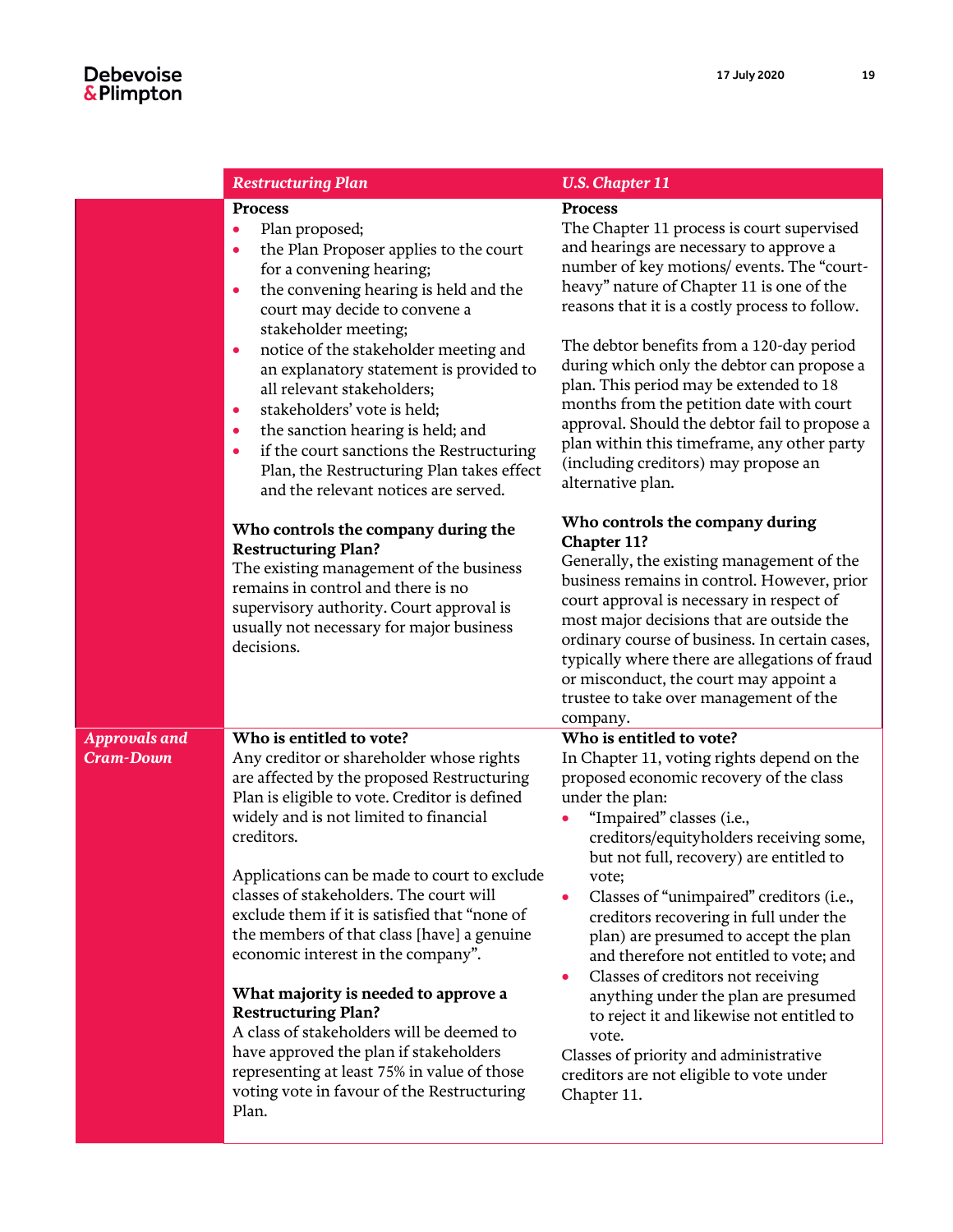|                   | <b>Restructuring Plan</b>                                                                                                                                                                                                                                                                                                                                                                                                                                                                                                                                                                                                                | <b>U.S. Chapter 11</b>                                                                                                                                                                                                                                                                                                                                                                                                                                                                                                                                                                                                                                                                                                                                                                                                                                                                 |
|-------------------|------------------------------------------------------------------------------------------------------------------------------------------------------------------------------------------------------------------------------------------------------------------------------------------------------------------------------------------------------------------------------------------------------------------------------------------------------------------------------------------------------------------------------------------------------------------------------------------------------------------------------------------|----------------------------------------------------------------------------------------------------------------------------------------------------------------------------------------------------------------------------------------------------------------------------------------------------------------------------------------------------------------------------------------------------------------------------------------------------------------------------------------------------------------------------------------------------------------------------------------------------------------------------------------------------------------------------------------------------------------------------------------------------------------------------------------------------------------------------------------------------------------------------------------|
|                   | <b>Cross-Class Cram-Down</b><br>The court may confirm a Restructuring Plan<br>even if there are dissenting classes of voting<br>stakeholders. The court may grant its<br>approval if:<br>the court is satisfied that the members<br>$\bullet$<br>of the dissenting class will not be worse<br>under the Restructuring Plan than they<br>would be in the event of the "relevant<br>alternative" <sup>30</sup> ; and<br>at least one class of voting stakeholders,<br>$\bullet$<br>who would receive a payment or have a<br>genuine economic interest under the<br>relevant alternative, has voted in favour<br>of the Restructuring Plan. | What majority is needed to approve a<br>Chapter 11 plan?<br>Classes of Equityholders - At least<br>two-thirds of voting interests voting in<br>favour of the plan; and<br>Classes of Creditors - Creditors within<br>that class representing (i) at least two-<br>thirds in value of claims and (ii) over<br>half the number of voting creditors in<br>that class must vote in favour of the<br>plan.<br><b>Cross-Class Cram-Down</b><br>The court may confirm a Chapter 11 plan<br>even where there are dissenting classes of<br>voting stakeholders. At least one class of<br>impaired voting stakeholders (not taking<br>into account insiders) must vote in favour of<br>the plan.<br>In addition, the court needs to find that the<br>plan is "fair and equitable" <sup>31</sup> and does not<br>"discriminate unfairly" <sup>32</sup> with respect to the<br>dissenting classes. |
|                   |                                                                                                                                                                                                                                                                                                                                                                                                                                                                                                                                                                                                                                          | The court may also confirm a cross-class<br>cram-up.                                                                                                                                                                                                                                                                                                                                                                                                                                                                                                                                                                                                                                                                                                                                                                                                                                   |
| <b>Moratorium</b> | Moratorium                                                                                                                                                                                                                                                                                                                                                                                                                                                                                                                                                                                                                               | <b>Automatic Stay</b>                                                                                                                                                                                                                                                                                                                                                                                                                                                                                                                                                                                                                                                                                                                                                                                                                                                                  |
|                   | A company could combine a Restructuring<br>Plan with the new Moratorium. However,<br>this is not automatic. As we noted in the<br>body of the paper, given the wide range of<br>Excluded Debts, Moratoriums are unlikely<br>to be of help to large companies.                                                                                                                                                                                                                                                                                                                                                                            | Any debtor in Chapter 11 proceedings<br>benefits from the automatic stay, which is<br>triggered immediately upon a bankruptcy<br>filing. The Chapter 11 stay, subject to some<br>exceptions, bars creditors or other affected<br>parties from taking any action to collect or<br>enforce any debt which fell due prior to the<br>bankruptcy filing, unless they have received<br>court approval.                                                                                                                                                                                                                                                                                                                                                                                                                                                                                       |

<sup>&</sup>lt;sup>30</sup> **Note:** See the section of this update on the Restructuring Plan for more details on what would constitute a relevant alternative for the purposes of this decision.

<sup>&</sup>lt;sup>31</sup> **Note:** The absolute priority rule regarding the priority scheme of bankruptcy claims will apply to determine whether or not a plan is fair and equitable. The rule mandates that, in order for the plan to be fair and equitable, either (a) each dissenting class needs to be paid in full or (b) no class junior to the dissenting class receives or retains any property under the plan on account of such junior claim or interest.

<sup>&</sup>lt;sup>32</sup> **Note:** The prohibition against unfair discrimination ensures that creditors or equityholders should not, without a compelling justification, receive materially different treatment under a plan from creditors or equityholders with similar legal rights.